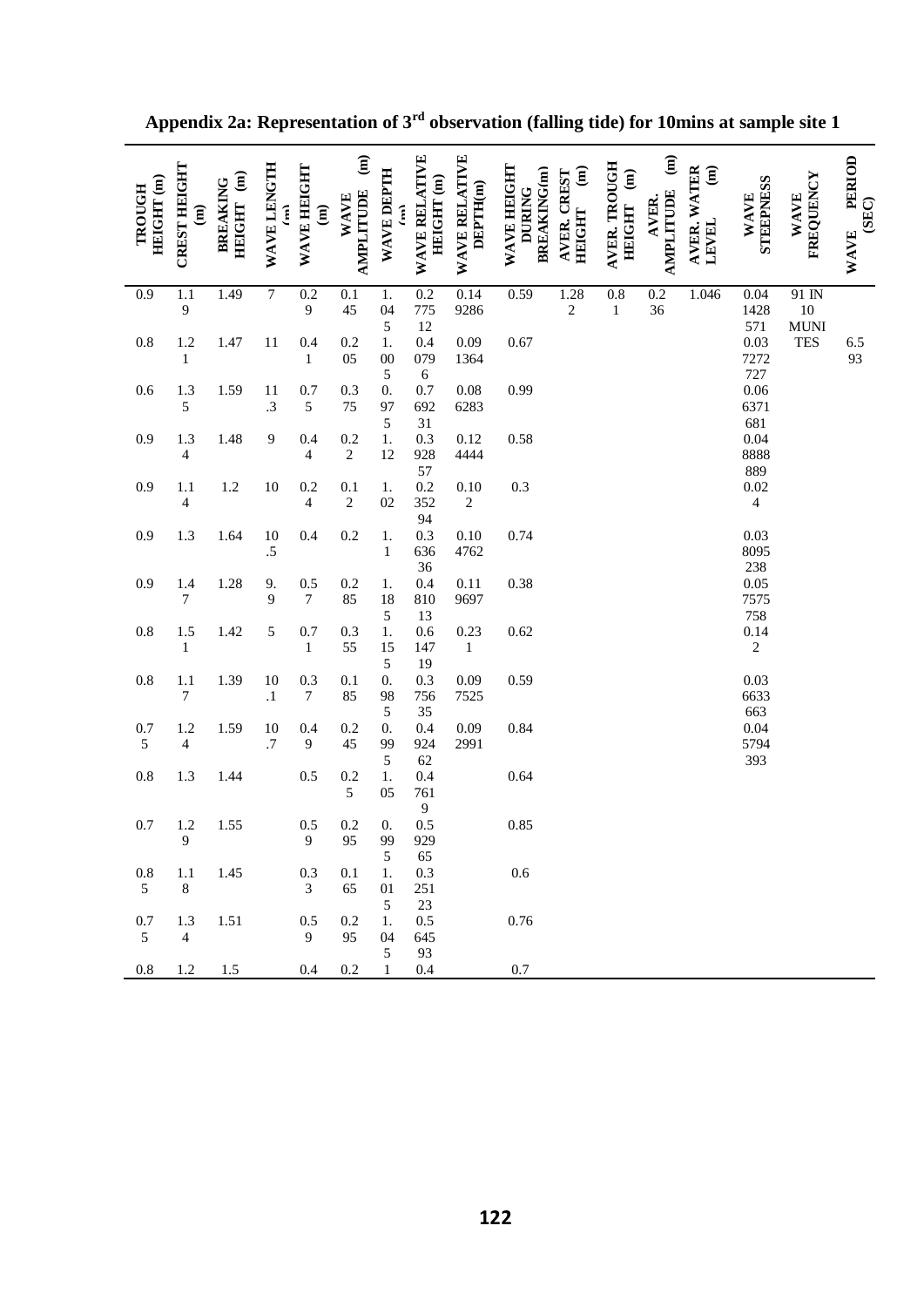| TROUGH | <b>CREST HEIGHT</b><br>HEIGHT (m)           | <b>BREAKING</b><br>$\widehat{a}$ | WAVE LENGTH<br>HEIGHT <sub>(m)</sub> | WAVE HEIGHT    | AMPLITUDE<br><b>WAVE</b><br>$\widehat{\mathbf{g}}$ | WAVE DEPTH | <b>RELATIVE</b><br><b>WAVE</b>   | <b>RELATIVE</b><br><b>WAVE</b> | WAVE HEIGHT<br>$\widehat{\mathbf{g}}$<br>RREAKING(m)<br>AVER. CREST<br><b>DURING</b><br><b>HEIGHT</b> | <b>AVER. TROUGH</b><br>HEIGHT (m) | AVER.            | AVER. WATER<br>$\widehat{\mathbf{g}}$<br><b>AMPLITUDE</b><br>LEVEL | <b>STEEPNESS</b><br><b>WAVE</b> | FREQUENCY<br><b>WAVE</b>  | PERIOD (SEC)<br><b>WAVE</b> |
|--------|---------------------------------------------|----------------------------------|--------------------------------------|----------------|----------------------------------------------------|------------|----------------------------------|--------------------------------|-------------------------------------------------------------------------------------------------------|-----------------------------------|------------------|--------------------------------------------------------------------|---------------------------------|---------------------------|-----------------------------|
|        | $\overline{0.9}$<br>$\overline{\mathbf{5}}$ | 1.6<br>$\boldsymbol{7}$          | 1.8                                  | $\overline{5}$ | 0.7<br>$\sqrt{2}$                                  | 0.36       | $\overline{1.3}$<br>$\mathbf{1}$ | 0.5<br>496                     | 0.85                                                                                                  | 1.6<br>757                        | $1.1\,$<br>242   | 0.275<br>7142                                                      | 1.4                             |                           |                             |
|        | 1.2<br>$\boldsymbol{9}$                     | 1.6<br>$\overline{3}$            | 1.8<br>$\overline{4}$                | $72\,$         | 0.3<br>$\overline{4}$                              | 0.17       | 1.4<br>$\sqrt{6}$                | $18\,$<br>0.2<br>328           | 0.55                                                                                                  | 14                                | $\boldsymbol{9}$ | 86                                                                 |                                 | 63<br>$\operatorname{in}$ | $10\,$                      |
|        | 0.9<br>$\sqrt{5}$                           | 1.8<br>$\mathfrak{Z}$            | 1.7<br>$\sqrt{6}$                    | 3.6            | $0.8\,$<br>$\,$ 8 $\,$                             | 0.44       | 1.3<br>$\boldsymbol{9}$          | $77\,$<br>0.6<br>330<br>94     | 0.81                                                                                                  |                                   |                  |                                                                    |                                 | $10\mathrm{m}$<br>ins     |                             |
|        | 1.1                                         | 1.7<br>$\boldsymbol{7}$          | 1.8<br>$\sqrt{5}$                    | 6.9            | 0.6<br>$\boldsymbol{7}$                            | 0.335      | 1.4<br>35                        | 0.4<br>668<br>99               | 0.75                                                                                                  |                                   |                  |                                                                    |                                 |                           |                             |
|        | 1.1<br>$\sqrt{5}$                           | 1.7<br>$\mathfrak{Z}$            | $\sqrt{2}$                           | 4.5            | 0.5<br>$\,8\,$                                     | 0.29       | 1.4<br>$\overline{4}$            | 0.4<br>027<br>$78\,$           | 0.85                                                                                                  |                                   |                  |                                                                    |                                 |                           |                             |
|        | 1.2<br>$\sqrt{5}$                           | 1.5                              | 1.8<br>$\mathfrak{Z}$                | 8.7            | 0.2<br>$\sqrt{5}$                                  | 0.125      | 1.3<br>75                        | $0.1\,$<br>818<br>$18\,$       | 0.58                                                                                                  |                                   |                  |                                                                    |                                 |                           |                             |
|        | 1.1<br>$\bf 8$                              | 1.6                              | 2.0<br>9                             | 4.3            | 0.4<br>$\sqrt{2}$                                  | 0.21       | 1.3<br>$\mathbf{9}$              | 0.3<br>021<br>58               | 0.91                                                                                                  |                                   |                  |                                                                    |                                 |                           |                             |
|        | 1.2<br>$\mathbf{1}$                         | 1.5<br>$\overline{4}$            | 1.8<br>$\boldsymbol{7}$              | $2.5\,$        | 0.3<br>3                                           | 0.165      | $1.3\,$<br>75                    | 0.2<br>$\overline{4}$          | 0.66                                                                                                  | 1.6<br>257<br>14                  | 1.1<br>15        | 0.255<br>3571<br>43                                                | 1.3<br>$70\,$<br>35             |                           |                             |
|        | 1.2<br>$\sqrt{5}$                           | 1.4<br>$\sqrt{2}$                | $2.0\,$<br>$\sqrt{5}$                | 6.7            | 0.1<br>$\boldsymbol{7}$                            | 0.085      | 1.3<br>35                        | $0.1\,$<br>273<br>41           | $0.8\,$                                                                                               |                                   |                  |                                                                    | $\overline{7}$                  |                           |                             |
|        | 1.1<br>$\pmb{8}$                            | 1.3<br>$\sqrt{6}$                | 1.8<br>$\mathfrak{Z}$                | 4.8            | 0.1<br>$\,8\,$                                     | 0.09       | 1.2<br>$\boldsymbol{7}$          | $0.1\,$<br>417<br>$32\,$       | 0.65                                                                                                  |                                   |                  |                                                                    |                                 |                           |                             |
|        | 1.1<br>$\overline{9}$                       | 1.3<br>$\boldsymbol{7}$          | $\sqrt{2}$                           | 6.3            | 0.1<br>$\,8\,$                                     | 0.09       | 1.2<br>$\,8\,$                   | $0.1\,$<br>406<br>$25\,$       | 0.81                                                                                                  |                                   |                  |                                                                    |                                 |                           |                             |
|        | 1.2<br>$\overline{7}$                       | 1.6<br>$\overline{4}$            | 1.8<br>$\overline{4}$                | 5.8            | 0.3<br>$\tau$                                      | 0.185      | 1.4<br>55                        | 0.2<br>542<br>96               | 0.57                                                                                                  |                                   |                  |                                                                    |                                 |                           |                             |
|        | $0.8\,$<br>$\mathbf{1}$                     | $1.2\,$<br>$\overline{4}$        | 1.9<br>9                             | 4.9            | 0.4<br>3                                           | 0.215      | 1.0<br>25                        | 0.4<br>195<br>12               | 1.18                                                                                                  |                                   |                  |                                                                    |                                 |                           |                             |
|        | 1.2<br>$\boldsymbol{9}$                     | $1.4\,$<br>$\mathbf{1}$          | 1.7<br>$\boldsymbol{7}$              | 3.7            | 0.1<br>$\sqrt{2}$                                  | $0.06\,$   | 1.3<br>$\sqrt{5}$                | $0.0\,$<br>888<br>89           | 0.48                                                                                                  |                                   |                  |                                                                    |                                 |                           |                             |
|        | 0.9                                         | 1.9<br>5                         | 2.3<br>$\sqrt{5}$                    | 8.6            | $1.0\,$<br>5                                       | 0.525      | 1.4<br>25                        | $0.7\,$<br>368<br>42           | 1.45                                                                                                  |                                   |                  |                                                                    |                                 |                           |                             |
|        | $1.0$<br>$\overline{2}$                     | $1.8\,$<br>$\overline{2}$        | $\sqrt{2}$                           | $\,8\,$        | $0.8\,$                                            | 0.4        | 1.4<br>$\sqrt{2}$                | 0.5<br>633<br>$8\,$            | 0.98                                                                                                  |                                   |                  |                                                                    |                                 |                           |                             |
|        | 0.9                                         | $1.8\,$<br>8                     | 1.9<br>3                             | $7.5\,$        | 0.9<br>8                                           | 0.49       | 1.3<br>$\overline{9}$            | $0.7\,$<br>050<br>36           | 1.03                                                                                                  |                                   |                  |                                                                    |                                 |                           |                             |
|        | 0.9<br>5                                    | $1.8\,$<br>$\mathbf{1}$          | 1.9<br>9                             | 6.3            | $0.8\,$<br>6                                       | 0.43       | 1.3<br>$8\,$                     | 0.6<br>231<br>$\bf 88$         | 1.04                                                                                                  |                                   |                  |                                                                    |                                 |                           |                             |
|        | 1.1                                         | 1.9                              | 2.0                                  | 5.4            | 0.7                                                | 0.39       | 1.5                              | 0.5                            | 0.91                                                                                                  |                                   |                  |                                                                    |                                 |                           |                             |

# **Appendix 2b: Representation of 3rd observation (falling tide) for 10mins at sample site 2**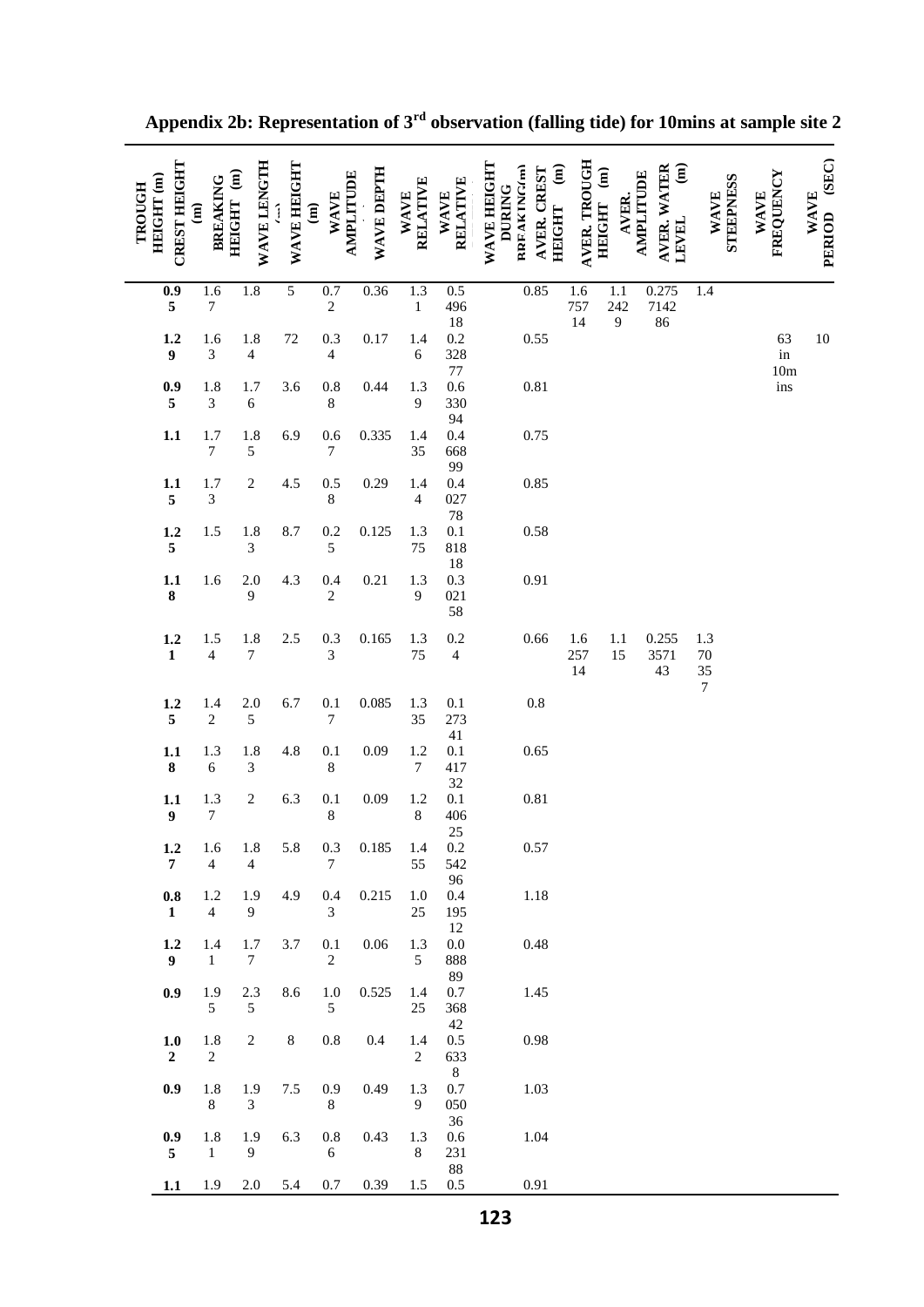|               | $\mathcal{R}$ |                |                                         | $\mathbf{1}$ | 165         |      |
|---------------|---------------|----------------|-----------------------------------------|--------------|-------------|------|
|               |               |                | 1.0 1.6 1.9 6.9 0.5 0.29 1.3 0.4        |              | 56          | 0.86 |
|               |               | 7 5 3 8        |                                         | 6 264        | 71          |      |
| $5 \t 7 \t 2$ |               | $\overline{2}$ | <b>1.4</b> 1.7 2.2 7.5 0.3 0.16 1.6 0.1 | $\sim$ 1     | - 987<br>58 | 0.77 |

**Appendix 2c: Representation of 2nd observation (high tide) for 10mins at sample site 3**

| HEIGHT (m)<br>TROUGH<br>CREST           | HEIGHT (m)<br><b>BREAKING</b> | <b>HEIGHT</b>           | <b>TENNICIP</b><br>WAVE | HEIGHT (m)<br>WAVE<br>WAVE                  | AMPLITUD<br>WAVE   | RELATIVE<br>NETHER A<br>WAVE    | <b>WAVE</b>                              | RELATIVE<br>WAVE                        | <b>DURING</b><br><b>HEIGHT</b> | <b>CREST</b><br><b>AVER.</b>  | TROUGH<br>AVER.              | AMPLITUD<br><b>AVER.</b> | WATER<br><b>LEVEI</b><br><b>AVER.</b> | <b>STEEPNESS</b><br><b>WAVE</b>       | <b>FREQUENC</b><br>WAVE                 | PERIOD<br><b>WAVE</b><br>$($ SEC) |
|-----------------------------------------|-------------------------------|-------------------------|-------------------------|---------------------------------------------|--------------------|---------------------------------|------------------------------------------|-----------------------------------------|--------------------------------|-------------------------------|------------------------------|--------------------------|---------------------------------------|---------------------------------------|-----------------------------------------|-----------------------------------|
| $\mathbf{0.8}$<br>$\sqrt{5}$            | 1.6<br>5                      | $\overline{1.8}$<br>5   |                         | $0.8\,$                                     | 0.4                | 1.2<br>5                        | 0.6<br>$\overline{\mathcal{L}}$          |                                         | $\,1$                          | $\overline{1.5}$<br>717<br>65 | 1.0<br>229<br>$\overline{4}$ | 0.27<br>4411<br>765      | 1.2<br>97<br>35<br>3                  |                                       | 58<br>$\operatorname{in}$<br>10m<br>ins | $\frac{10}{3}$                    |
| $0.8\,$<br>$\overline{\mathbf{3}}$      | 1.4<br>5                      | 1.7                     | 23.<br>04               | 0.6<br>$\overline{c}$                       | 0.31               | 1.1<br>$\overline{\mathcal{L}}$ | 0.5<br>43<br>86                          | 0.0<br>49<br>47<br>$\overline{9}$       | 0.87                           |                               |                              |                          |                                       | 0.0<br>269<br>097<br>$22\,$           |                                         |                                   |
| $\begin{array}{c} 0.8 \\ 8 \end{array}$ | 1.5<br>5                      | 1.9<br>$\mathbf{1}$     | 23.<br>$\mathfrak{Z}$   | 0.6<br>$\boldsymbol{7}$                     | 0.33<br>$\sqrt{5}$ | 1.2<br>15                       | 0.5<br>51<br>44                          | 0.0<br>52<br>14<br>$\sqrt{6}$           | 1.03                           |                               |                              |                          |                                       | 0.0<br>287<br>553<br>65               |                                         |                                   |
| $\mathbf{0.8}$<br>$\boldsymbol{6}$      | 1.5<br>$\boldsymbol{7}$       | 1.8<br>$\mathbf 1$      | 27.<br>$\,1\,$          | 0.7<br>$\,1$                                | 0.35<br>$\sqrt{5}$ | $1.2\,$<br>15                   | 0.5<br>84<br>36<br>$\sqrt{2}$            | 0.0<br>44<br>83<br>$\overline{4}$       | 0.95                           |                               |                              |                          |                                       | 0.0<br>261<br>992<br>62               |                                         |                                   |
| $\frac{0.9}{8}$                         | 1.6<br>9                      | 1.9<br>$\,1$            | 27.<br>$\overline{c}$   | 0.7<br>$\mathbf{1}$                         | 0.35<br>$\sqrt{5}$ | 1.3<br>35                       | 0.5<br>31<br>83<br>$\sqrt{5}$            | 0.0<br>49<br>${\bf 08}$<br>$\mathbf{1}$ | 0.93                           |                               |                              |                          |                                       | $\frac{0.0}{261}$<br>029<br>$41\,$    |                                         |                                   |
| $\frac{1.1}{5}$                         | 1.4<br>8                      | 1.8<br>5                | 21.<br>85               | 0.3<br>3                                    | 0.16<br>$\sqrt{5}$ | 1.3<br>15                       | 0.2<br>50<br>95<br>$1\,$                 | 0.0<br>60<br>18<br>$\mathfrak{Z}$       | 0.7                            |                               |                              |                          |                                       | 0.0<br>151<br>029<br>75               |                                         |                                   |
| 1.6                                     | 1.5<br>6                      | 1.9<br>6                | 25.<br>78               | $\blacksquare$<br>$0.0\,$<br>$\overline{4}$ | $-0.02$            | 1.5<br>$\,8\,$                  | $\Box$<br>0.0<br>25<br>31                | 0.0<br>61<br>28<br>$\,8\,$              | 0.36                           |                               |                              |                          |                                       | $\mathbb{Z}^d$<br>0.0<br>015          |                                         |                                   |
| 1.3<br>$\sqrt{5}$                       | 1.5<br>$\overline{4}$         | 1.7<br>$\boldsymbol{7}$ | 23.<br>5                | 0.1<br>9                                    | 0.09<br>$\sqrt{5}$ | 1.4<br>45                       | $\sqrt{6}$<br>0.1<br>31<br>48<br>$\,8\,$ | 0.0<br>61<br>48<br>$\overline{9}$       | 0.42                           |                               |                              |                          |                                       | $515$<br>9<br>0.0<br>080<br>851<br>06 |                                         |                                   |
| 0.9                                     | 1.5<br>3                      | 1.6<br>8                | 24                      | 0.6<br>3                                    | 0.31<br>$\sqrt{5}$ | 1.2<br>15                       | 0.5<br>18<br>51<br>9                     | 0.0<br>50<br>62<br>$\sqrt{5}$           | 0.78                           |                               |                              |                          |                                       | $0.0\,$<br>262<br>$\sqrt{5}$          |                                         |                                   |
| 1.3<br>2                                | 1.5<br>9                      | 1.9<br>1                | 20.<br>8                | 0.2<br>7.                                   | 0.13<br>5          | 1.4<br>55                       | 0.1<br>85<br>56<br>$\tau$                | 0.0<br>69<br>95<br>2                    | 0.59                           |                               |                              |                          |                                       | 0.0<br>129<br>807<br>69               |                                         |                                   |
| $\mathbf{0.8}$<br>5                     | 1.7<br>$\tau$                 | 1.8<br>9                | 25.<br>8                | $0.9\,$<br>$\overline{c}$                   | 0.46               | 1.3<br>$\mathbf{1}$             | 0.7<br>$02\,$<br>29                      | 0.0<br>50<br>77<br>5                    | 1.04                           |                               |                              |                          |                                       | $0.0\,$<br>356<br>589<br>15           |                                         |                                   |
| 1.1                                     | 1.7<br>$\sqrt{2}$             | 1.7<br>$\overline{4}$   | 21.<br>$25\,$           | $0.6\,$<br>$\sqrt{2}$                       | 0.31               | 1.4<br>1                        | 0.4<br>39<br>71<br>6                     | 0.0<br>66<br>35<br>$\mathfrak{Z}$       | 0.64                           |                               |                              |                          |                                       | $0.0\,$<br>291<br>764<br>$71\,$       |                                         |                                   |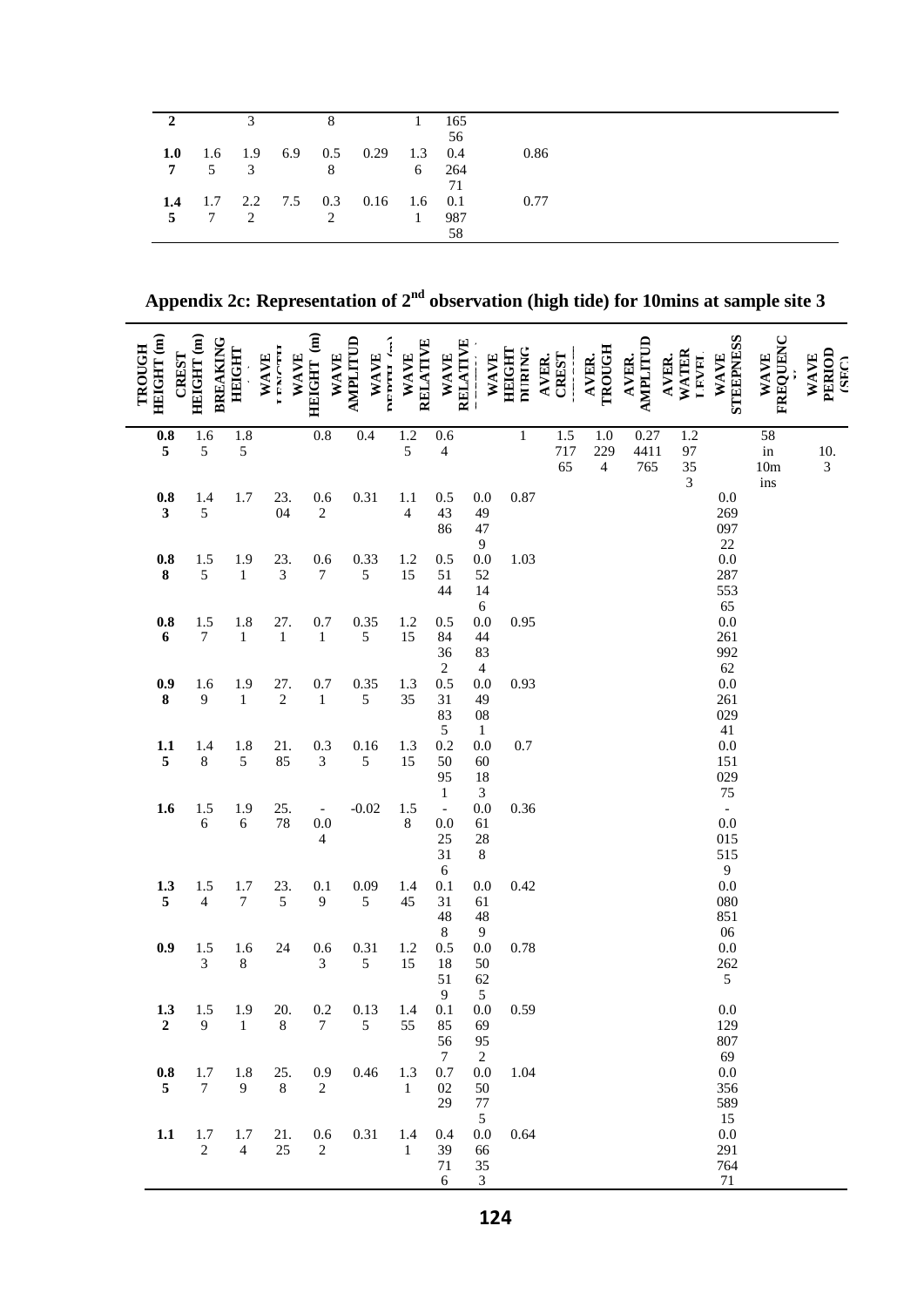| 0.9              | 1.4          | 1.7          | 24. | 0.5            | 0.27 | 1.2            | 0.4            | $0.0\,$ | 0.8  | 0.0 |
|------------------|--------------|--------------|-----|----------------|------|----------------|----------------|---------|------|-----|
| 5                | 9            | 5            | 3   | $\overline{4}$ |      | $\overline{2}$ | 42             | 50      |      | 222 |
|                  |              |              |     |                |      |                | 62             | 20      |      | 222 |
|                  |              |              |     |                |      |                | 3              | 6       |      | 22  |
| 0.9              | 1.5          | 1.7          | 23. | 0.6            | 0.30 | 1.2            | 0.5            | $0.0\,$ | 0.83 | 0.0 |
|                  | $\mathbf{1}$ | 3            | 3   | $\mathbf{1}$   | 5    | 05             | 06             | 51      |      | 261 |
|                  |              |              |     |                |      |                | 22             | 71      |      | 802 |
|                  |              |              |     |                |      |                | $\overline{4}$ | 7       |      | 58  |
| 0.8              | 1.5          | 1.7          | 23  | 0.7            | 0.35 | 1.1            | 0.5            | $0.0\,$ | 0.97 | 0.0 |
| $\boldsymbol{2}$ | 2            | 9            |     |                |      | 7              | 98             | 50      |      | 304 |
|                  |              |              |     |                |      |                | 29             | 87      |      | 347 |
|                  |              |              |     |                |      |                | $\mathbf{1}$   |         |      | 83  |
| 1.2              | 1.5          | 1.9          |     | 0.3            | 0.15 | 1.3            | 0.2            |         | 0.71 |     |
|                  | $\mathbf{1}$ | $\mathbf{1}$ |     | $\mathbf{1}$   | 5    | 55             | 28             |         |      |     |
|                  |              |              |     |                |      |                | 78             |         |      |     |
|                  |              |              |     |                |      |                | 2              |         |      |     |
| 0.8              | 1.5          | 1.9          |     | 0.7            | 0.37 | 1.2            | 0.6            |         | 1.08 |     |
| 5                | 9            | 3            |     | $\overline{4}$ |      | 2              | 06             |         |      |     |
|                  |              |              |     |                |      |                | 55             |         |      |     |
|                  |              |              |     |                |      |                | $\tau$         |         |      |     |

**Appendix 2d: Representation of 1st observation (rising tide) for 10mins at sample site 4**

| <b>CREST HEIGHT</b><br>$HEIGHT$ (m)<br>TROUGH | <b>BREAKING</b><br>$\widehat{\mathbf{g}}$ | $\widehat{\mathbf{g}}$<br><b>HEIGHT</b> | <b>WAVE LENGTH</b><br><b>WAVE HEIGHT</b><br>Î | WAVE<br>$\widehat{\mathsf{g}}$ | WAVE DEPTH<br>AMPLITUDE | <b>WAVE RELATIVE</b> | WAVE RELATIVE<br>HEIGHT (m) | <b>WAVE HEIGHT</b><br>DEPTH <sub>(m)</sub> | <b>RREAKING(m)</b><br><b>DURING</b> | $\widehat{\mathbf{g}}$<br>AVER. CREST<br>HEIGHT | <b>AVER. TROUGH</b><br>$\widehat{\mathbf{g}}$<br><b>HEIGHT</b> | <b>AVER. WATER</b><br>AMPLITUDE<br><b>AVER.</b> | $\widehat{\mathbf{g}}$<br>LEVEL | <b>STEEPNESS</b><br>WAVE | FREQUENCY<br><b>WAVE</b> | PERIOD<br>(SEC)<br><b>WAVE</b> |
|-----------------------------------------------|-------------------------------------------|-----------------------------------------|-----------------------------------------------|--------------------------------|-------------------------|----------------------|-----------------------------|--------------------------------------------|-------------------------------------|-------------------------------------------------|----------------------------------------------------------------|-------------------------------------------------|---------------------------------|--------------------------|--------------------------|--------------------------------|
| 0.7                                           | 1.2                                       | 1.4                                     | $\,8\,$                                       | 0.5                            | 0.265                   | 1.0                  | 0.5                         | 0.1                                        | 0.68                                | 1.4                                             | 0.6                                                            | 0.399                                           | 1.0                             | 0.0                      | 78                       | 7.                             |
| 5                                             | 8                                         | 3                                       |                                               | 3                              |                         | 15                   | 221                         | 268                                        |                                     | 59                                              | 6                                                              | 5                                               | 59                              | 662                      | for                      | 69                             |
|                                               |                                           |                                         |                                               |                                |                         |                      | 67                          | 75                                         |                                     |                                                 |                                                                |                                                 | 5                               | 5                        | 10 <sub>m</sub>          |                                |
|                                               |                                           |                                         |                                               |                                |                         |                      |                             |                                            |                                     |                                                 |                                                                |                                                 |                                 |                          | ins                      |                                |
| 0.8                                           | 1.5                                       | 1.6                                     | 7.6                                           | 0.7                            | 0.355                   | 1.1                  | 0.6                         | 0.1                                        | 0.89                                |                                                 |                                                                |                                                 |                                 | 0.0                      |                          |                                |
|                                               | $\mathbf{1}$                              | 9                                       |                                               | $\mathbf{1}$                   |                         | 55                   | 147                         | 519                                        |                                     |                                                 |                                                                |                                                 |                                 | 934                      |                          |                                |
|                                               |                                           |                                         |                                               |                                |                         |                      | 19                          | 74                                         |                                     |                                                 |                                                                |                                                 |                                 | 210                      |                          |                                |
|                                               |                                           |                                         |                                               |                                |                         |                      |                             |                                            |                                     |                                                 |                                                                |                                                 |                                 | 53                       |                          |                                |
| 0.5                                           | 1.3                                       | 1.8                                     | 6.4                                           | 0.8                            | 0.44                    | 0.9                  | 0.9                         | 0.1                                        | 1.34                                |                                                 |                                                                |                                                 |                                 | 0.1                      |                          |                                |
|                                               | $\,8\,$                                   | $\overline{\mathcal{L}}$                |                                               | 8                              |                         | 4                    | 361                         | 468                                        |                                     |                                                 |                                                                |                                                 |                                 | 375                      |                          |                                |
|                                               |                                           |                                         |                                               |                                |                         |                      | 7                           | 75                                         |                                     |                                                 |                                                                |                                                 |                                 |                          |                          |                                |
| 0.4                                           | 1.5                                       | 1.6                                     | 8.6                                           | 1.1                            | 0.595                   | 0.9                  | 1.1                         | 0.1                                        | 1.2                                 |                                                 |                                                                |                                                 |                                 | 0.1                      |                          |                                |
|                                               | 9                                         |                                         |                                               | 9                              |                         | 95                   | 959                         | 156                                        |                                     |                                                 |                                                                |                                                 |                                 | 383                      |                          |                                |
|                                               |                                           |                                         |                                               |                                |                         |                      | $\,8\,$                     | 98                                         |                                     |                                                 |                                                                |                                                 |                                 | 720                      |                          |                                |
| 0.3                                           | 1.4                                       | 1.7                                     | 12.                                           | 1.1                            | 0.56                    | 0.9                  | 1.2                         | 0.0                                        | 1.4                                 |                                                 |                                                                |                                                 |                                 | 93<br>0.0                |                          |                                |
| 5                                             | $\overline{7}$                            | 5                                       | 5                                             | $\overline{c}$                 |                         | $\mathbf{1}$         | 307                         | 728                                        |                                     |                                                 |                                                                |                                                 |                                 | 896                      |                          |                                |
|                                               |                                           |                                         |                                               |                                |                         |                      | 69                          |                                            |                                     |                                                 |                                                                |                                                 |                                 |                          |                          |                                |
| 0.6                                           | 1.4                                       | 1.8                                     | 8.3                                           | 0.8                            | 0.425                   | 1.0                  | 0.8                         | 0.1                                        | 1.18                                |                                                 |                                                                |                                                 |                                 | 0.1                      |                          |                                |
| $\overline{2}$                                | $\tau$                                    |                                         |                                               | 5                              |                         | 45                   | 133                         | 259                                        |                                     |                                                 |                                                                |                                                 |                                 | 024                      |                          |                                |
|                                               |                                           |                                         |                                               |                                |                         |                      | 97                          | 04                                         |                                     |                                                 |                                                                |                                                 |                                 | 096                      |                          |                                |
|                                               |                                           |                                         |                                               |                                |                         |                      |                             |                                            |                                     |                                                 |                                                                |                                                 |                                 | 39                       |                          |                                |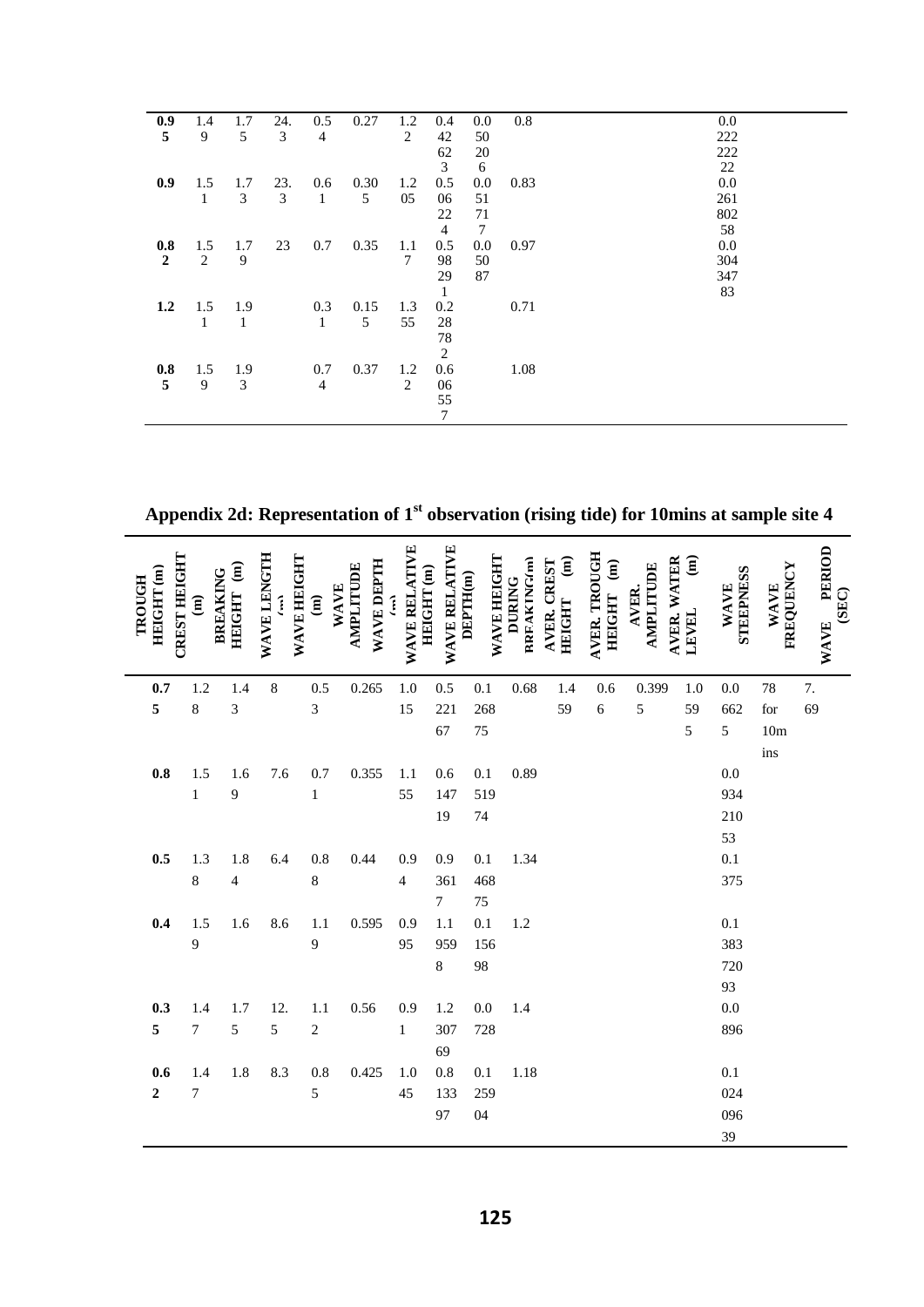| 0.5 | 1.6            | 1.6             | 9.8 | 1.0 | 0.525               | -1.1 | 0.9 | 0.1 | 1.04            | 0.1 |
|-----|----------------|-----------------|-----|-----|---------------------|------|-----|-----|-----------------|-----|
| 8   | 3 <sup>7</sup> | 2               |     | 5   |                     | 05   | 502 | 127 |                 | 071 |
|     |                |                 |     |     |                     |      | 26  | 55  |                 | 428 |
|     |                |                 |     |     |                     |      |     |     |                 | 57  |
| 0.8 | 1.2            | 1.4             | 10. | 0.4 | 0.225               | 1.0  | 0.4 |     | $0.0\quad 0.67$ | 0.0 |
|     | 5              | $7\overline{ }$ | 9   | 5   |                     | 25   | 390 | 940 |                 | 412 |
|     |                |                 |     |     |                     |      | 24  | 37  |                 | 844 |
|     |                |                 |     |     |                     |      |     |     |                 | 04  |
| 0.9 | 1.5            | 1.6 7.5         |     |     | $0.6$ $0.315$ $1.2$ |      | 0.5 | 0.1 | 0.71            | 0.0 |
|     | 3              | $\mathbf{1}$    |     | 3   |                     | 15   | 185 | 62  |                 | 84  |
|     |                |                 |     |     |                     |      | 19  |     |                 |     |
| 0.9 | 1.4            | 1.6             |     | 0.5 | 0.29                | 1.1  | 0.4 |     | 0.73            |     |
|     | 8              | $\mathfrak{Z}$  |     | 8   |                     | 9    | 873 |     |                 |     |
|     |                |                 |     |     |                     |      | 95  |     |                 |     |

## **Appendix 2e: Floral species diversity and concentration**

| Sl. No.           | <b>Plants</b>           |                          | Dune ridge               |                          | Dune slope       |                          | <b>Dune furrow</b> |
|-------------------|-------------------------|--------------------------|--------------------------|--------------------------|------------------|--------------------------|--------------------|
|                   |                         | Fore                     | <b>Back</b>              | Fore                     | <b>Back</b>      | Fore                     | <b>Back</b>        |
| 1.                | Ipomoea pes-caprae      | $++$                     | $\pm$                    | $\qquad \qquad +$        | $\! +$           | $\ddot{}$                | $\qquad \qquad +$  |
| 2.                | Launaea sarmentosa      | $++$                     | $\, +$                   | $\ddot{}$                | $++$             | $\, +$                   | $\mathbb{Z}^2$     |
| $\overline{3}$ .  | Sesuvium portulacastrum | $+$                      | $\overline{\phantom{a}}$ | $++$                     | $++$             | $\boldsymbol{+}$         | $\blacksquare$     |
| $\overline{4}$ .  | Borreria articularis    | $\bar{\phantom{a}}$      | $++$                     | $+$                      | $+$              | $++$                     | $+$                |
| $\overline{5}$ .  | Aeluropus lagopoides    | $\Box$                   | $++$                     | $\qquad \qquad +$        | $++$             | $\boldsymbol{+}$         | $++$               |
| $\overline{6}$ .  | Deris sp.               | $++$                     | $\, +$                   | $\boldsymbol{+}$         | $\blacksquare$   | $\Box$                   | $\omega$           |
| $\overline{7}$ .  | Panicum repens          | $\blacksquare$           | $+$                      | $\blacksquare$           | $++$             | $+$                      | $++$               |
| $\overline{8}$ .  | Lippia alba             | $\blacksquare$           | $\mathbb{Z}^2$           | $\overline{\phantom{a}}$ | $+$              | $++$                     | $+$                |
| 9.                | Phyllanthus niruni      | $\Box$                   | $\pm$                    | $\mathbb{L}$             | $\ddot{}$        | $\ddot{}$                | $\ddot{}$          |
| 10.               | Eragrostris tenella     | $\blacksquare$           | $\overline{a}$           | $\mathbb{L}$             | $\ddot{}$        | $+$                      | $\overline{+}$     |
| 11.               | Anaisomelis ovate       | $\blacksquare$           | $\overline{\phantom{a}}$ | $\blacksquare$           | $+$              | $+$                      | $+$                |
| $\overline{12}$ . | Dentella sp.            | $\overline{\phantom{a}}$ | $+$                      | $\mathbb{L}$             | $\! +$           | $++$                     | $^{+}$             |
| $\overline{13}$ . | Cyperus sp.             | $\, +$                   | $++$                     | $\qquad \qquad +$        | $++$             | $\boldsymbol{+}$         | $++$               |
| 14.               | Alysicarpus indica      | $\, +$                   | $\bar{\mathcal{L}}$      | $^{++}\,$                | $\boldsymbol{+}$ | $++$                     | $\omega$           |
| 15.               | Commelina sp.           | $\blacksquare$           | $+$                      | $\boldsymbol{+}$         | $++$             | $\overline{\phantom{a}}$ | $++$               |
| 16.               | Polygonum sp.           | $\sim$                   | $\overline{\phantom{a}}$ | $\sim$                   | $++$             | $\overline{\phantom{a}}$ | $+$                |
|                   |                         |                          |                          |                          |                  |                          |                    |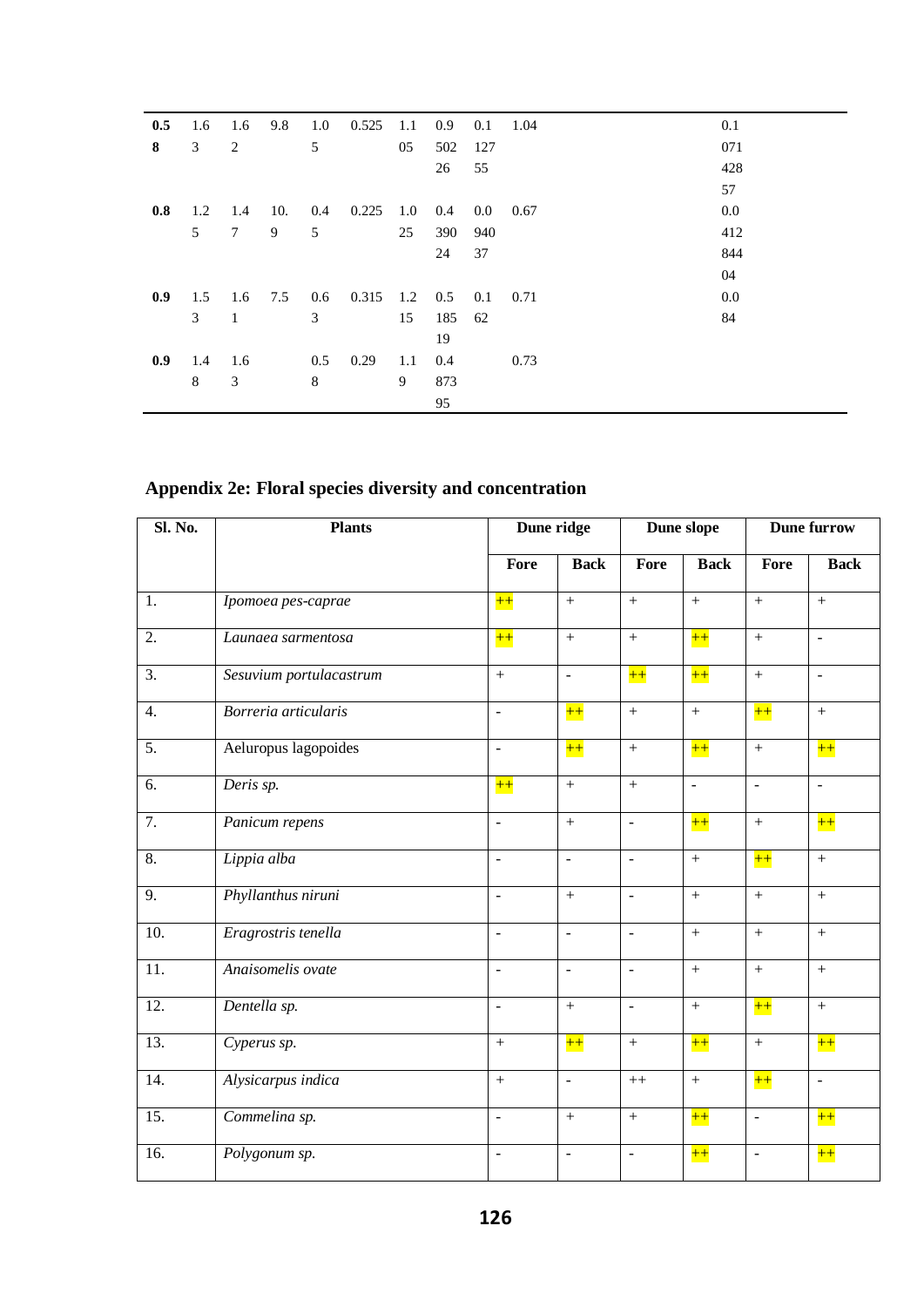| $\overline{17}$ .             | Opuntia sp.                                                                                | $+$                      | $+$                          | $\blacksquare$           | $+$            | $+$                      | $++$ |
|-------------------------------|--------------------------------------------------------------------------------------------|--------------------------|------------------------------|--------------------------|----------------|--------------------------|------|
| 18.                           | Sida cordifolia                                                                            | $\sim$                   | $\overline{\phantom{a}}$     | $+$                      | $+$            | $+$                      | $++$ |
| 19.                           | Cassia sp.                                                                                 | $\overline{\phantom{a}}$ | $+$                          | $\overline{\phantom{a}}$ | $++$           | $+$                      | $++$ |
| $\overline{20}$ .             | Pedalium murex                                                                             | $\blacksquare$           | $+$                          | $\blacksquare$           | $++$           | $\sim$                   | $+$  |
| 21.                           | Trianthema pentandra                                                                       | $\blacksquare$           | $+$                          | $++$                     | $+$            | $\sim$                   | $+$  |
| 22.                           | Sida romboidea                                                                             | $\sim$                   | $\overline{\phantom{a}}$     | $\blacksquare$           | $+$            | $+$                      | $++$ |
| 23.                           | Pandanus sp.                                                                               | $\overline{\phantom{a}}$ | $++$                         | $\overline{\phantom{a}}$ | $++$           | $\overline{\phantom{a}}$ | $++$ |
| $\overline{24}$ .             | Croton bonplandianum                                                                       | $\overline{\phantom{a}}$ | $\overline{\phantom{a}}$     | $\overline{\phantom{a}}$ | $++$           | $+$                      | $++$ |
| 25.                           | Abutilon sp.                                                                               | $\blacksquare$           | $\overline{\phantom{a}}$     | $\blacksquare$           | $+$            | $+$                      | $+$  |
| $\overline{26}$ .             | Cynodon sp.                                                                                | $+$                      | $\overline{\phantom{a}}$     | $++$                     | $+$            | $+$                      | $+$  |
| 27.                           | Coccinia cordifolia                                                                        | $\overline{\phantom{a}}$ | $+$                          | $\overline{\phantom{a}}$ | $\blacksquare$ | $+$                      | $+$  |
| 28.<br>$\lambda T \mathbf{D}$ | Lantana sp.<br>$\cdot$ $\cdot$ $\cdot$<br>$\mathbf{C}$<br>$\overline{p}$<br>$\overline{1}$ | $\overline{\phantom{a}}$ | $\qquad \qquad \blacksquare$ | $\overline{\phantom{a}}$ | $++$           | $+$                      | $++$ |

*NB: ++ Significant, + Present, - Absent*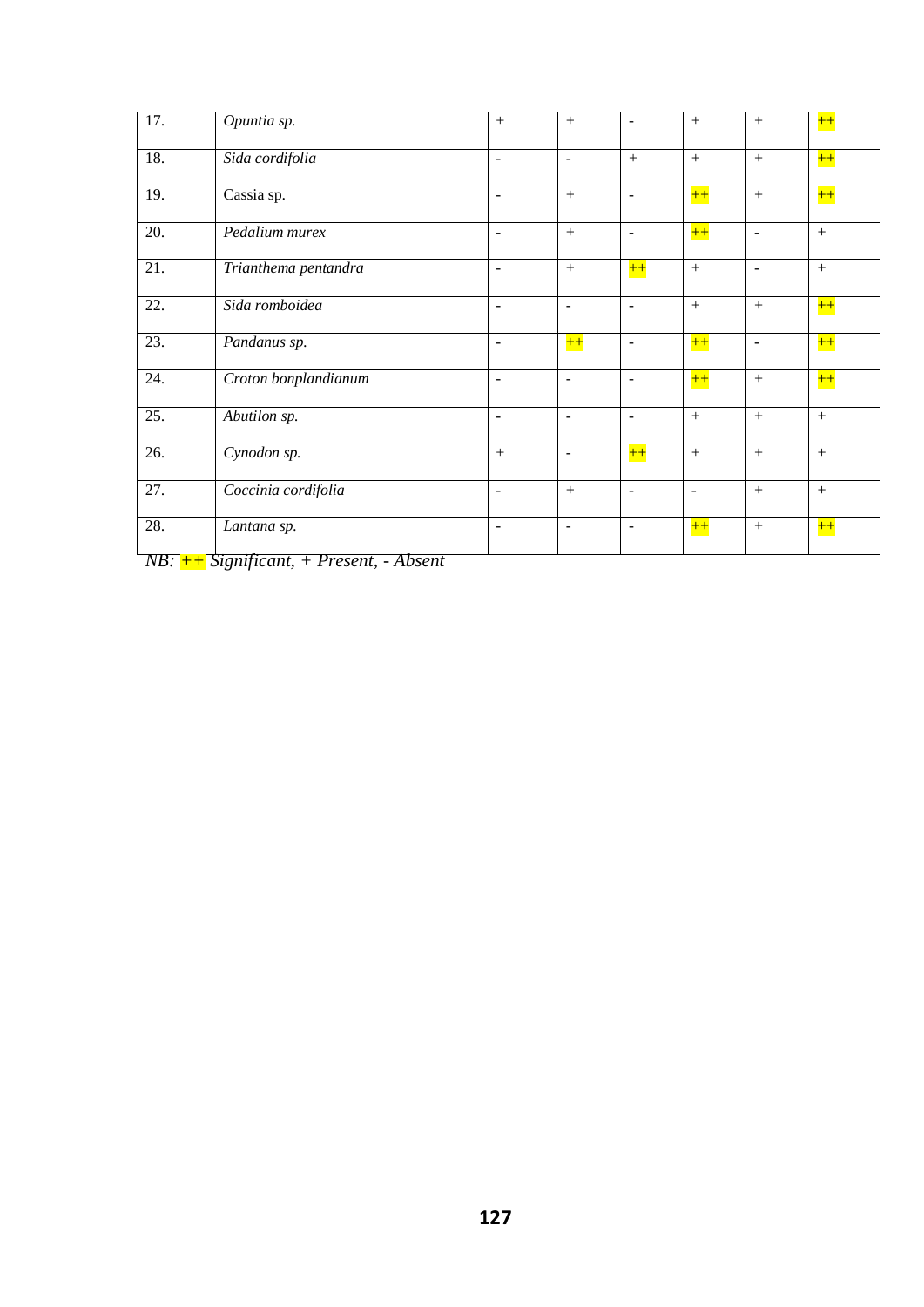| Mouza Name                   | <b>Estimated changes</b>         | No. Of households | <b>Total population</b> | <b>Total workers</b> | Main workers    | Main cultivators | Main agricultural<br>labourers | Main household   | Main other workers         | Marginal workers                         | Marginal cultivators | agricultural<br>Marginal                                                      | Marginal household | Marginal other<br>workers | Non workers          |
|------------------------------|----------------------------------|-------------------|-------------------------|----------------------|-----------------|------------------|--------------------------------|------------------|----------------------------|------------------------------------------|----------------------|-------------------------------------------------------------------------------|--------------------|---------------------------|----------------------|
|                              | $\mathbf D$<br>$\mathsf{C}$      | $-5$              | $-57$                   | $-12$                | 14              | $42\,$           | 3                              | $\overline{4}$   | $-35$                      | $-26$                                    | $\,8$                | 3                                                                             | $\boldsymbol{0}$   | $-37$                     | $-45$                |
| Manda<br>rmani               | $\mathbf R$                      | low               | mo<br>der<br>ate        | low                  | low             | mode<br>rate     |                                |                  | mode<br>rate               | mode<br>rate                             | $\log$<br>W          |                                                                               |                    | Mode<br>rate              | Moderat<br>${\bf e}$ |
|                              | $\mathbf O$                      |                   |                         |                      |                 |                  |                                |                  |                            | Tourism development, Erosion of the land |                      |                                                                               |                    |                           |                      |
|                              | ${\bf D}$<br>$\mathcal{C}$       | 50                | 238                     | 80                   | $-47$           | $-53$            | $\overline{2}$                 | $\overline{4}$   | $\boldsymbol{0}$           | 127                                      | 1<br>$\overline{4}$  | $\mathbf{1}$                                                                  | $\overline{4}$     | 136                       | 158                  |
| <b>Silamp</b><br>ur          | $\mathbf R$                      | mo<br>der<br>ate  | sig<br>nifi<br>can<br>t | mo<br>dera<br>te     | mode<br>rate    | mode<br>rate     |                                |                  |                            | signif<br>icant                          | $\log$<br>W          |                                                                               |                    | Signi<br>ficant           | Signific<br>ant      |
|                              | $\mathbf O$                      |                   |                         |                      |                 |                  |                                |                  | <b>Tourism development</b> |                                          |                      |                                                                               |                    |                           |                      |
|                              | ${\bf D}$<br>$\mathcal{C}$       | $\boldsymbol{0}$  | $-13$                   | $-61$                | 13              | $-26$            | $\boldsymbol{0}$               | $\boldsymbol{0}$ | 39                         | $-11$                                    | $\mathbf{1}$<br>5    | $-54$                                                                         | $\boldsymbol{0}$   | $-5$                      | 48                   |
| Sonam<br>uhi                 | ${\bf R}$                        |                   | low                     | mo<br>dera<br>te     | low             | mode<br>rate     |                                |                  | mode<br>rate               | low                                      | 1 <sub>o</sub><br>W  | mode<br>rate                                                                  |                    |                           | Moderat<br>e         |
|                              | ${\bf O}$                        |                   |                         |                      |                 |                  |                                |                  | <b>Tourism development</b> |                                          |                      |                                                                               |                    |                           |                      |
|                              | ${\bf D}$<br>$\mathbf C$         | 62                | 210                     | 124                  | 298             | $\,1$            | 149                            | 6                | 142                        | $-174$                                   | $-5$                 | $-176$                                                                        | $-1$               | $\,8\,$                   | 86                   |
| <b>Dadan</b><br>patrab<br>ar | $\mathbf R$                      | mo<br>der<br>ate  | sig<br>nifi<br>can<br>t | sign<br>ific<br>ant  | signif<br>icant |                  | signif<br>icant                |                  | signif<br>icant            | signif<br>icant                          |                      | signif<br>icant                                                               |                    | low                       | moderat<br>${\rm e}$ |
|                              | ${\bf O}$                        |                   |                         |                      |                 |                  |                                |                  |                            |                                          |                      | Market gardening, fishing activities, salt water flooding, rainwater flooding |                    |                           |                      |
| Mania                        | D<br>$\mathsf{C}$<br>$\mathbf R$ | $\mathbf{1}$      | $\boldsymbol{0}$        | $-2$                 | $-1$            | $-1$             | $\boldsymbol{0}$               | $\boldsymbol{0}$ | $\boldsymbol{0}$           | $-1$                                     | $\boldsymbol{0}$     | $-1$                                                                          | $\boldsymbol{0}$   | $\boldsymbol{0}$          | $\boldsymbol{2}$     |

**Appendix 3a: Estimated mouza wise decadal change on demographic attributes and reasons for migration**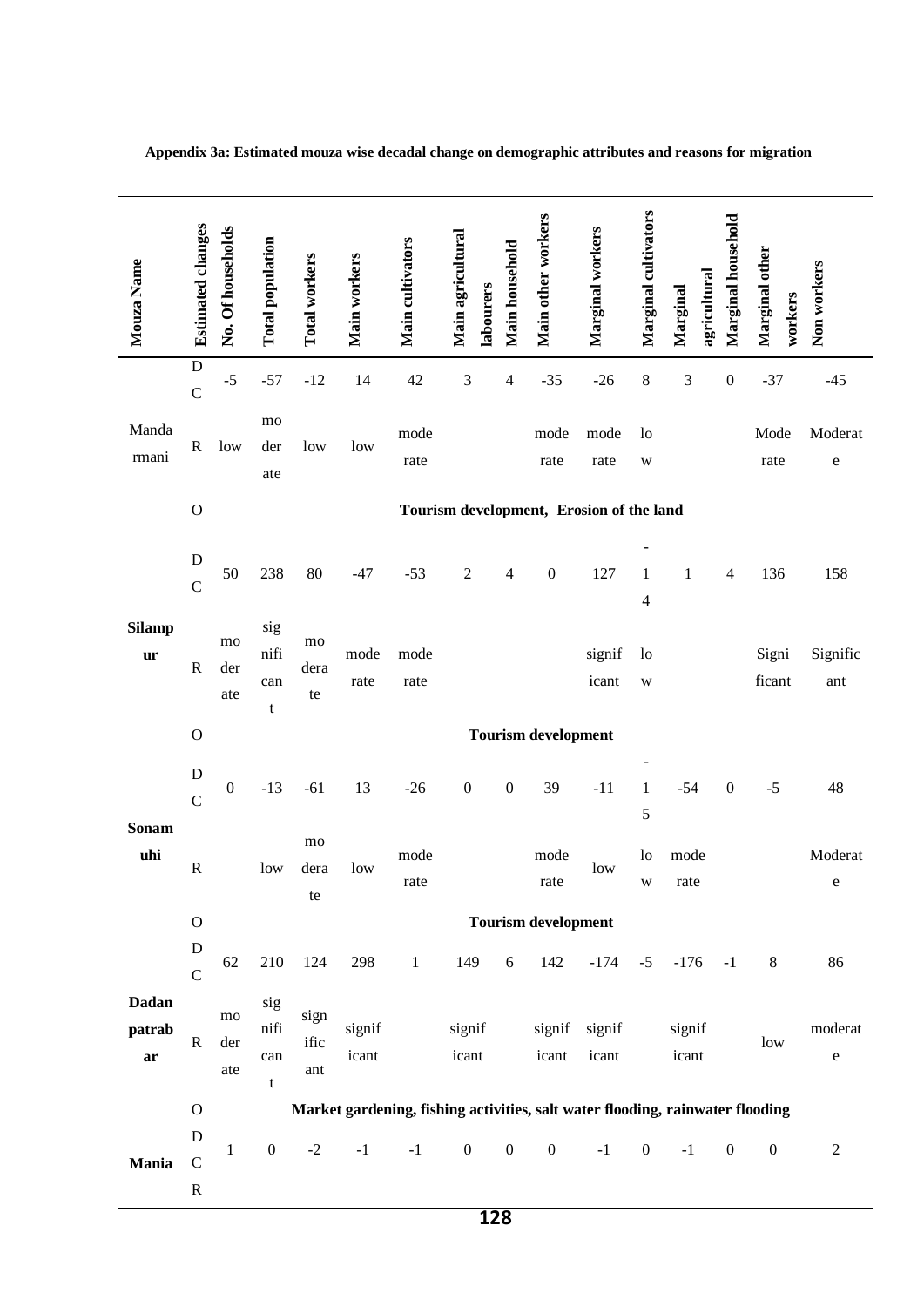|                                        | $\Omega$            |                  |                         |                     |                |                  |                                                     |                  | <b>Bengal Salt Factory</b> |                 |                   |                                                                |              |                  |                                                                                                 |
|----------------------------------------|---------------------|------------------|-------------------------|---------------------|----------------|------------------|-----------------------------------------------------|------------------|----------------------------|-----------------|-------------------|----------------------------------------------------------------|--------------|------------------|-------------------------------------------------------------------------------------------------|
| Dakshi                                 | D<br>$\mathsf{C}$   | $-89$            | 580                     | 202                 | 17             | $-136$           | 111                                                 | 5                | 37                         | $-119$          | $-7$              | $-64$                                                          | 1            | $-49$            | $-478$                                                                                          |
| $\mathbf n$<br><b>Purrus</b><br>hottam | $\mathbf{R}$        | mo<br>der<br>ate | hug<br>e                | sign<br>ific<br>ant | low            | signif<br>icant  | signif<br>icant                                     |                  | mode<br>rate               | signif<br>icant | lo<br>W           | mode<br>rate                                                   |              | mode<br>rate     | huge                                                                                            |
| pur                                    |                     |                  |                         |                     |                |                  |                                                     |                  |                            |                 |                   |                                                                |              |                  | Fishing plots extended, seasonal rice paddy farming, market gardening along the shoreline, with |
|                                        | $\Omega$            |                  |                         |                     |                |                  |                                                     |                  |                            |                 |                   | migration, marine fish landing stations, fish drying platforms |              |                  |                                                                                                 |
|                                        | D<br>$\overline{C}$ | $\overline{2}$   | $-7$                    | $\overline{2}$      | $\overline{2}$ | $\boldsymbol{0}$ | $\boldsymbol{0}$                                    | $\boldsymbol{0}$ | $\overline{2}$             | $\mathbf{0}$    | $\boldsymbol{0}$  | $\mathbf{0}$                                                   | $\mathbf{0}$ | $\boldsymbol{0}$ | $-9$                                                                                            |
| <b>Alamp</b><br>ur                     | $\mathbf R$         |                  | 1 <sub>o</sub><br>W     |                     |                |                  |                                                     |                  |                            |                 |                   |                                                                |              |                  | low                                                                                             |
|                                        | $\Omega$            |                  |                         |                     |                |                  | <b>Fishing development and Wetland Conservation</b> |                  |                            |                 |                   |                                                                |              |                  |                                                                                                 |
|                                        | D<br>$\mathbf C$    | 63               | 168                     | 141                 | 87             | $-35$            | 54                                                  | 3                | 65                         | $-228$          | $\mathbf{1}$<br>1 | $-204$                                                         | $\mathbf{0}$ | $-13$            | 309                                                                                             |
| <b>Tajpur</b>                          | $\mathbb{R}$        | mo<br>der<br>ate | sig<br>nifi<br>can<br>t | sign<br>ific<br>ant | mode<br>rate   | Mod<br>erate     | mode<br>rate                                        |                  | mode<br>rate               | signif<br>icant | lo<br>W           | signif<br>icant                                                |              | low              | significa<br>nt                                                                                 |
|                                        | $\mathbf O$         |                  |                         |                     |                |                  | Tourism development, conservation of wetland        |                  |                            |                 |                   |                                                                |              |                  |                                                                                                 |

*Source: Census of India, (Ramnagar I & II CD Blocks of Purba Medinipur District, West Bengal) for 1991, 2001 & 2011.* 

*NB: DC= Decadal Change, R=Remarks, O= Observations*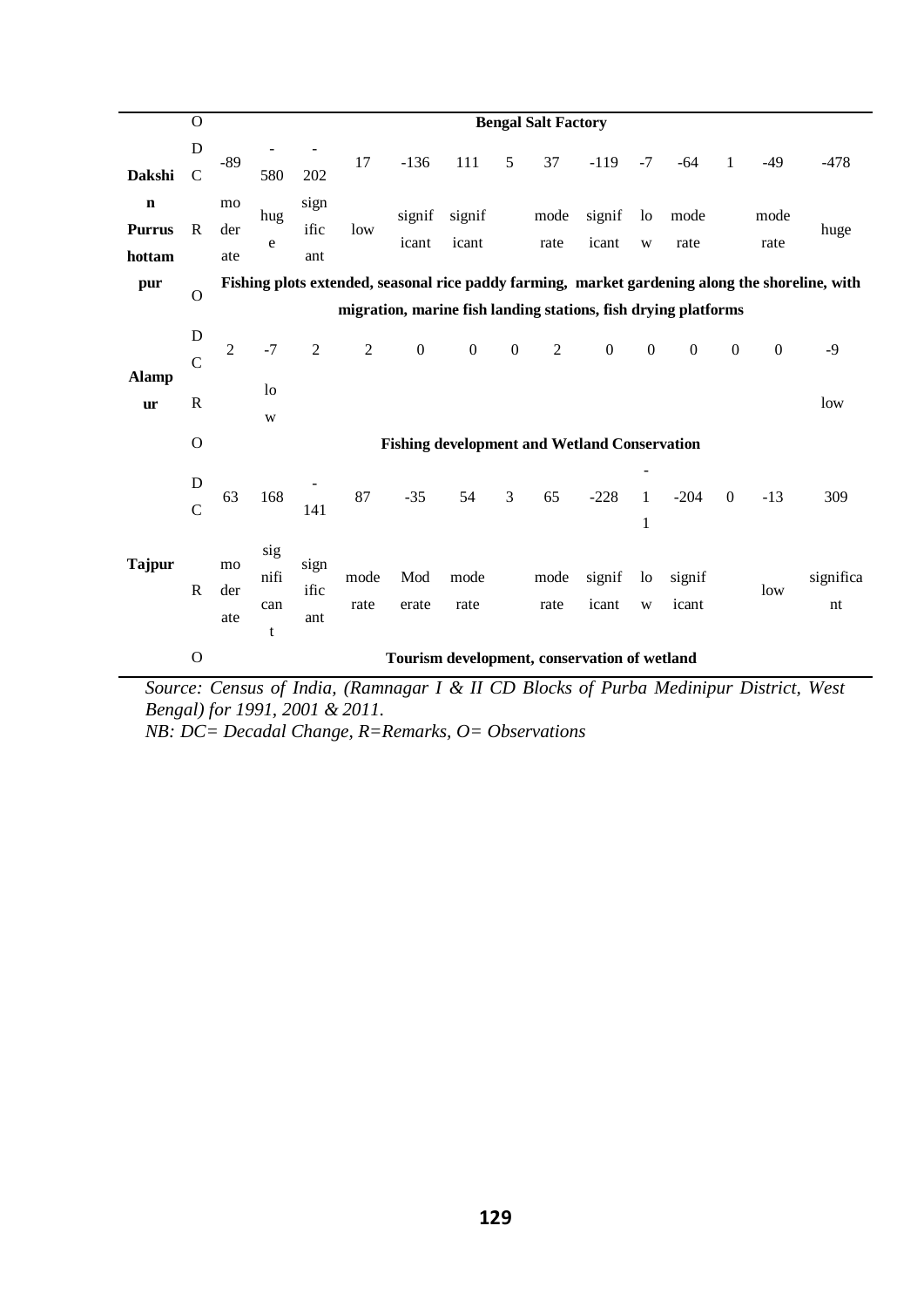| SI.<br>${\sf N}$<br>$\mathbf{o}$ | Hotel<br><b>Name</b>                           | Locat<br>ion<br>(Dista<br>nce<br>from<br>Htl) | <b>Driinki</b><br>ng<br>Water<br><b>Source</b> | De<br>pth<br>of<br>Tu<br>be<br>We<br>$\sf II$ | Wat<br>er<br>Amo<br>unt<br><b>Extra</b><br>cted |              |                  |                   |                     | <b>Amenities Available</b>                 |                          |             |             |             |                           |
|----------------------------------|------------------------------------------------|-----------------------------------------------|------------------------------------------------|-----------------------------------------------|-------------------------------------------------|--------------|------------------|-------------------|---------------------|--------------------------------------------|--------------------------|-------------|-------------|-------------|---------------------------|
|                                  |                                                |                                               |                                                |                                               |                                                 | FOOD QUALITY | QUALITY<br>WATER | <b>QUALITY OF</b> | ROOM/SEAT<br>NO. OF | <b>TOURIST</b><br>NO. OF                   | TREVEL                   | MARINE FOOD | THEME PARK  | BAR &       | <b>OTHERS</b><br>FACILITY |
| $\mathbf{1}$                     | <b>CALYPSO</b><br><b>HOTEL</b><br>&RESORT      | 200m                                          | submer<br>sible                                | 810<br>m                                      | 3000<br>litre                                   | Bet<br>ter   | swe<br>et        | A                 | 15roo<br>m/36       | $50-$<br>55                                | y<br>e<br>S              | y<br>e<br>S | N<br>o      | N<br>o      | No                        |
| $\overline{2}$                   | J.P.<br><b>RESORT</b>                          | 80 <sub>m</sub>                               | submer<br>sible                                | 120<br>m                                      | 1000<br>litre                                   | Bet<br>ter   | swe<br>et        | A                 | 25roo<br>m/50       | $70-$<br>80                                | y<br>e<br>S              | у<br>e<br>S | N<br>o      | y<br>e<br>S | No                        |
| 3                                | <b>MEGHA</b><br><b>HOTEL</b>                   | 2m                                            | submer<br>sible                                | 580<br>fee<br>$\mathsf{t}$                    | 2000<br>litre                                   | low          | swe<br>et        | A                 | 120ro<br>om/14<br>0 | $50-$<br>70                                | N<br>o                   | y<br>e<br>S | у<br>e<br>S | y<br>e<br>S | No                        |
| 4                                | <b>MOINAK</b><br><b>HOTELL</b>                 | 2m                                            | submer<br>sible                                | 950<br>Fee<br>t                               | 4000<br>litre                                   | Goo<br>d     | swe<br>et        | A                 | 21roo<br>m/55       | $30 -$<br>35                               | y<br>е<br>S              | у<br>e<br>S | N<br>o      | y<br>e<br>S | No                        |
| 5                                | <b>BELA</b><br><b>BHUMI</b>                    | 40 <sub>m</sub>                               | submer<br>sible                                | 700<br><b>FEE</b><br>T                        | 1200<br>$\pmb{0}$<br>litre                      | Goo<br>d     | swe<br>et        | В                 | 14<br>room/<br>36   | 200<br>$\qquad \qquad \blacksquare$<br>210 | N<br>o                   | у<br>e<br>s | N<br>o      | y<br>e<br>s | cottag<br>e               |
| 6                                | SRINJINI<br><b>RESORT</b>                      | 1KM                                           | submer<br>sible                                | 180<br>fee<br>t                               | 2000<br>litre                                   | Bet<br>ter   | swe<br>et        | A                 | 24<br>room/<br>50   | 100<br>$\overline{\phantom{a}}$<br>110     | y<br>e<br>S              | у<br>e<br>S | N<br>o      | y<br>e<br>s | cottag<br>e               |
| 7                                | SONAR<br>GOAN<br><b>RESORT</b>                 | $50-$<br>60 <sub>m</sub>                      | submer<br>sible                                | 600<br>fee<br>t                               | 5000<br>litre                                   | Goo<br>d     | swe<br>et        | A                 | 16<br>room/<br>30   | $30-$<br>40                                | N<br>o                   | у<br>e<br>S | y<br>e<br>S | N<br>o      | No                        |
| 8                                | MA<br>SARADA<br><b>MOYEE</b><br><b>RESORT</b>  | 50 <sub>m</sub>                               | submer<br>sible                                | 150<br>fee<br>t                               | 4000<br>litre                                   | Nor<br>mal   | swe<br>et        | В                 | 22<br>room/<br>40   | 40-<br>50                                  | N<br>$\mathsf{o}\xspace$ | ۷<br>e<br>S | N<br>o      | N<br>o      | No                        |
| 9                                | OAK<br><b>RESORT</b>                           | 7m                                            | submer<br>sible                                | 550<br>ft                                     | 2000<br>litre                                   | Nor<br>mal   | swe<br>et        | В                 | 14<br>room/<br>14   | $20 -$<br>25                               | N<br>o                   | y<br>e<br>s | N<br>o      | N<br>o      | No                        |
| 10                               | <b>GOLDEN</b><br><b>BEACH</b><br><b>RESORT</b> | 3m                                            | submer<br>sible                                | 600<br>ft                                     | 3000<br>litre                                   | Goo<br>d     | swe<br>et        | B                 | 12<br>room/<br>20   | $20 -$<br>30                               | N<br>o                   | y<br>e<br>s | N<br>o      | N<br>o      | No                        |

## **Annexure 1: Hotel Survey at Mandarmani tourist spot**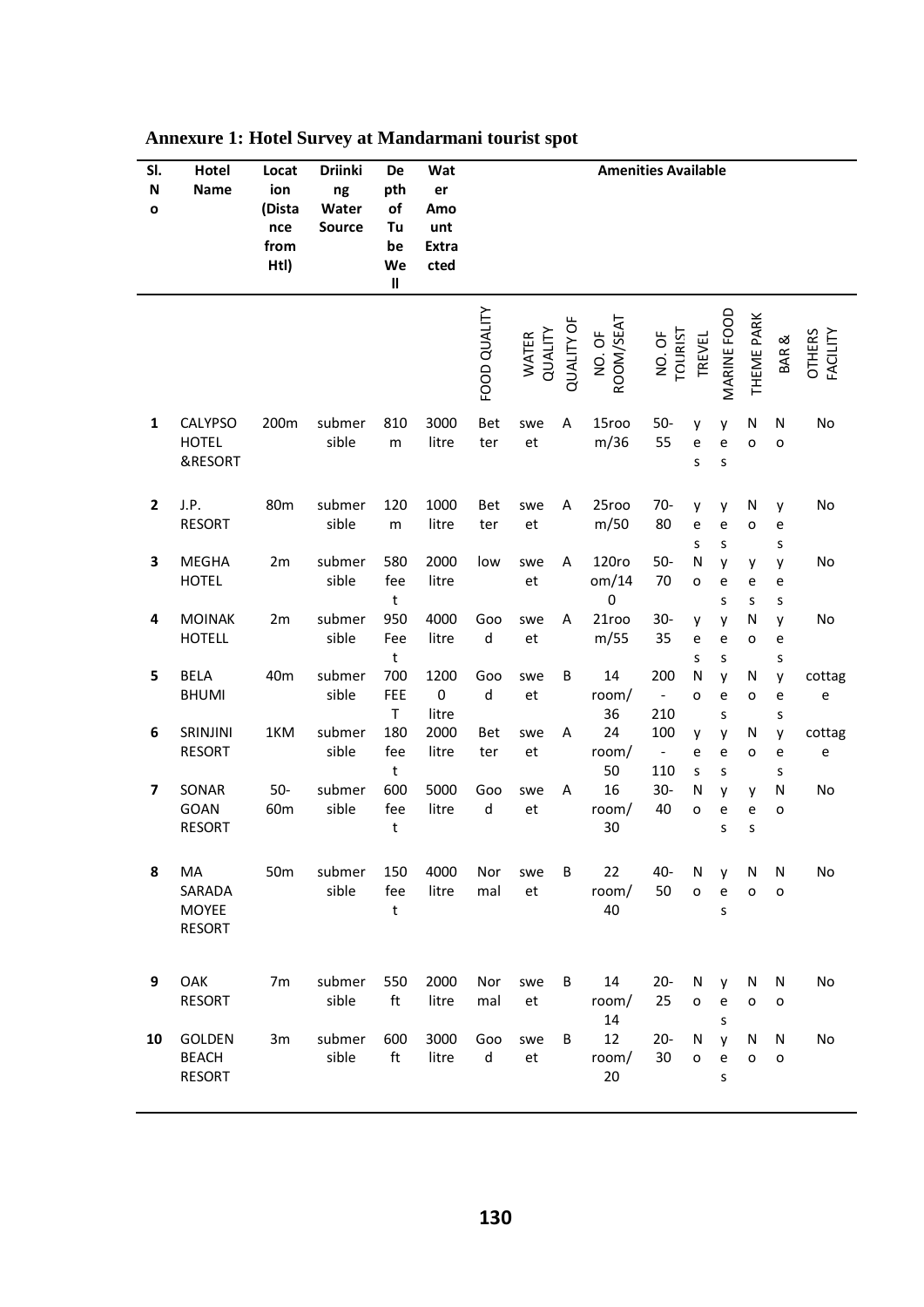| 11 | THE<br>LANDLE<br><b>WOOD</b><br><b>PARK</b>                   | 2m              | submer<br>sible | 250<br>ft                | 4000<br>litre              | Bet<br>ter     | swe<br>et  | A | 19<br>room/<br>24    | 200                                    | y<br>е<br>S              | у<br>e<br>S                                          | y<br>e<br>S | у<br>e<br>S | cottag<br>e                            |
|----|---------------------------------------------------------------|-----------------|-----------------|--------------------------|----------------------------|----------------|------------|---|----------------------|----------------------------------------|--------------------------|------------------------------------------------------|-------------|-------------|----------------------------------------|
| 12 | <b>MUKTAA</b><br><b>RPHOT</b><br><b>RESORT</b>                | 2m              | submer<br>sible | 450<br>ft                | 5000<br>litre              | Goo<br>d       | Nor<br>mal | B | 30<br>room/<br>60    | $60 -$<br>70                           | N<br>$\mathbf{o}$        | y<br>e<br>S                                          | N<br>o      | y<br>e<br>S | No                                     |
| 13 | <b>MONSOO</b><br>N RESORT                                     | 2m              | submer<br>sible | 110<br>0ft               | 2000<br>litre              | Goo<br>d       | swe<br>et  | B | 18roo<br>m/28        | 45-<br>50                              | N<br>o                   | y<br>e<br>S                                          | y<br>e<br>S | N<br>o      | No                                     |
| 14 | <b>BLUE</b><br><b>LAGOON</b>                                  | 3m              | submer<br>sible | 750<br>ft                | 4000<br>litre              | Goo<br>$\sf d$ | Nor<br>mal | A | 12<br>room/<br>40-50 | 50                                     | N<br>o                   | y<br>e<br>S                                          | N<br>O      | N<br>o      | No                                     |
| 15 | <b>STAR INN</b>                                               | 50 m            | submer<br>sible | 700<br>ft                | 5000<br>litre              | Bet<br>ter     | Nor<br>mal | A | 22<br>room/<br>40    | 45-<br>50                              | y<br>e<br>s              | у<br>e<br>S                                          | y<br>e<br>s | y<br>e<br>s | No                                     |
| 16 | <b>SUNAR</b><br><b>BANGLA</b><br><b>RESORT</b>                | 75m             | submer<br>sible | $20 -$<br>30             | 3000<br>litre              | Nor<br>mal     | Salt<br>y  | A | 30<br>room/<br>60    | $30-$<br>40                            | N<br>o                   | y<br>e<br>S                                          | N<br>o      | N<br>o      | Beach<br>space                         |
| 17 | <b>OYEZTER</b><br><b>BAY</b><br>HOTEL &<br><b>RESORT</b>      | 1km             | submer<br>sible | $20 -$<br>22f<br>t       | 1500<br>$\pmb{0}$<br>litre | Goo<br>$\sf d$ | swe<br>et  | A | 48roo<br>m/56        | $80 -$<br>90                           | N<br>$\mathbf{o}$        | y<br>e<br>S                                          | y<br>e<br>S | N<br>o      | No                                     |
| 18 | COASTAL<br><b>VIEW</b>                                        | 50 <sub>m</sub> | submer<br>sible | 450<br>ft                | 4000<br>litre              | Nor<br>mal     | Nor<br>mal | В | 8<br>room/<br>20     | $50 -$<br>60                           | y<br>e<br>s              | N<br>o                                               | N<br>o      | N<br>o      | No                                     |
| 19 | <b>VORER</b><br><b>ALO</b><br><b>RESORT</b>                   | 2m              | submer<br>sible | 400<br>${\sf m}$         | 6000<br>litre              | Goo<br>d       | salt<br>y  | A | 11<br>room/<br>22    | $30-$<br>50                            | Ν<br>$\mathsf{o}$        | y<br>$\mathsf{e}% _{0}\left( \mathsf{e}\right)$<br>S | N<br>o      | N<br>o      | Beach<br>space                         |
| 20 | <b>MANDAR</b><br><b>MONI</b><br><b>BEACH</b><br><b>RESORT</b> | 2m              | submer<br>sible | 30f<br>t                 | 1000<br>litre              | Nor<br>mal     | swe<br>et  | В | 8<br>room/<br>20     | 40-<br>50                              | N<br>$\mathsf{o}\xspace$ | y<br>e<br>S                                          | N<br>o      | N<br>o      | sea<br>beach<br>bench                  |
| 21 | <b>AJOY</b><br><b>MIER</b><br><b>HOTEL</b>                    | 1km             | submer<br>sible | 120<br>ft                | 8000<br>litre              | Goo<br>d       | Nor<br>mal | A | 48roo<br>m/80        | 80-<br>90                              | N<br>o                   | y<br>e<br>S                                          | N<br>o      | N<br>o      | car<br>parkin<br>g                     |
| 22 | <b>STAR</b><br><b>RESORT</b>                                  | 2m              | submer<br>sible | 20<br>m                  | 1000<br>$\pmb{0}$<br>litre | Goo<br>d       | Nor<br>mal | В | 11roo<br>m/22        | $50 -$<br>60                           | N<br>o                   | y<br>e<br>s                                          | N<br>o      | N<br>o      | flower<br>garden                       |
| 23 | <b>BOMBAY</b><br><b>BEACH</b><br><b>RESORT</b>                | 2m              | submer<br>sible | $20 -$<br>25f<br>$\sf t$ | 5000<br>ft                 | Goo<br>d       | salt<br>y  | A | 24roo<br>m/50        | 100<br>$\overline{\phantom{a}}$<br>120 | N<br>o                   | y<br>e<br>S                                          | у<br>e<br>S | y<br>e<br>s | flower<br>garden<br>$\bar{r}$<br>bench |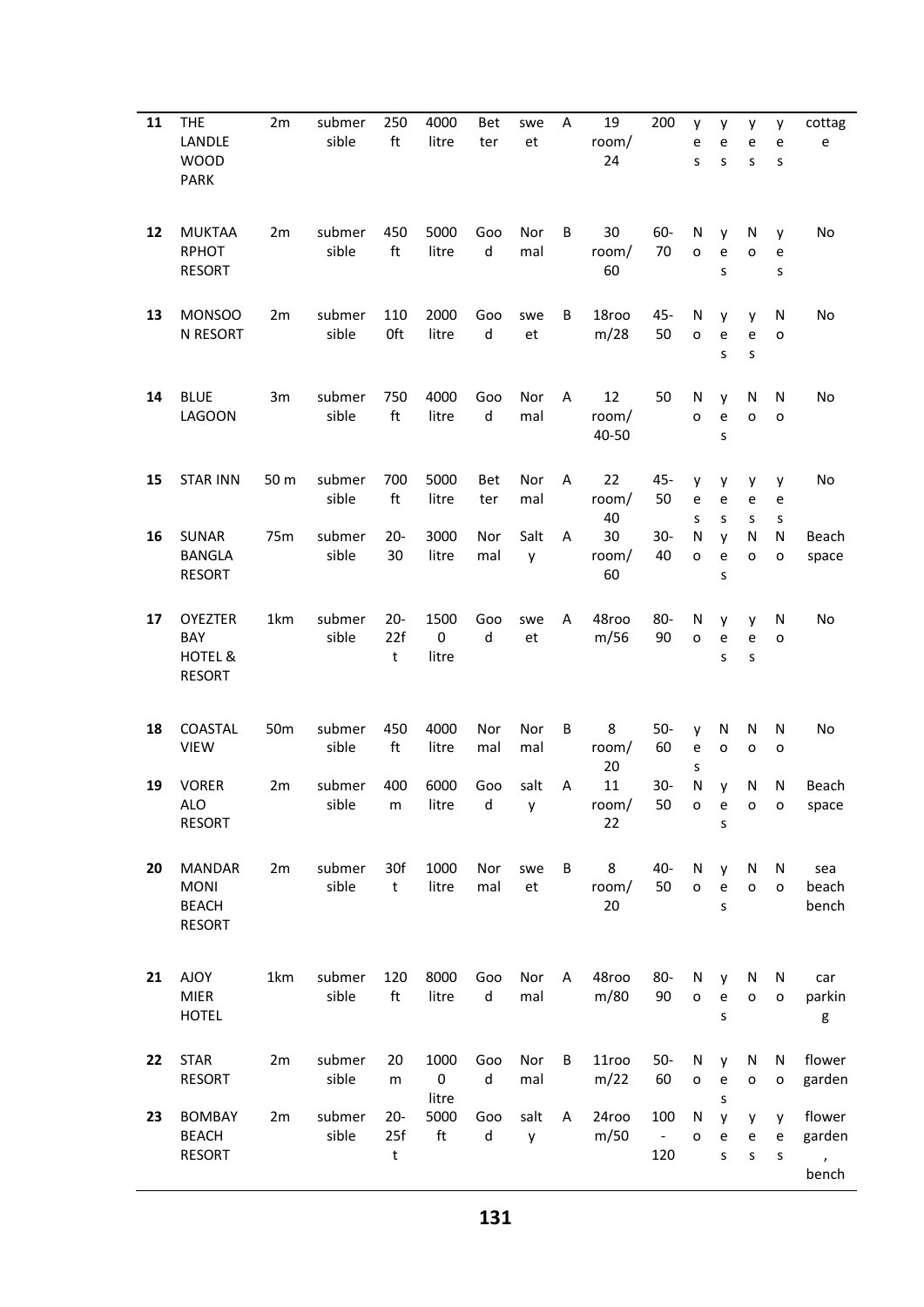| 24 | <b>HISOK</b><br><b>JAYANTI</b>                | 40 m            | submer<br>sible | 670<br>ft           | 6000<br>litre              | Goo<br>d   | Nor<br>mal | B | 27roo<br>m/54       | $30-$<br>40                                | N<br>$\circ$      | y<br>e           | N<br>o            | y<br>e           | flower<br>garden                                                             |
|----|-----------------------------------------------|-----------------|-----------------|---------------------|----------------------------|------------|------------|---|---------------------|--------------------------------------------|-------------------|------------------|-------------------|------------------|------------------------------------------------------------------------------|
| 25 | <b>RESORT</b><br>PRIYAJEE<br>$T(P)$ LTD       | 25m             | submer<br>sible | 700<br>ft           | 1000<br>litre              | Bet<br>ter | Nor<br>mal | B | 35roo<br>m/70       | 150<br>$\overline{\phantom{a}}$<br>165     | y<br>e<br>S       | S<br>у<br>e<br>S | y<br>e<br>S       | S<br>y<br>е<br>S | small<br>pond,g<br>arden                                                     |
| 26 | A.B<br><b>RESORT</b>                          | 10 <sub>m</sub> | submer<br>sible | 650<br>ft           | 6000<br>litre              | Goo<br>d   | Nor<br>mal | B | 10roo<br>m/30       | $15 -$<br>20                               | N<br>O            | y<br>e<br>S      | N<br>o            | N<br>O           | garden                                                                       |
| 27 | <b>RESORT</b><br>PRIYAJEE<br>T(P)LTD          | 100m            | submer<br>sible | 150<br>ft           | 8000<br>litre              | Goo<br>d   | Nor<br>mal | B | 35roo<br>m/70       | 200<br>$\qquad \qquad \blacksquare$<br>250 | y<br>e<br>S       | y<br>e<br>S      | y<br>e<br>S       | y<br>e<br>S      | beach<br>space                                                               |
| 28 | <b>RESORT</b><br><b>HUT</b><br><b>DREAM</b>   | 20m             | submer<br>sible | 300<br>ft           | 1000<br>$\pmb{0}$<br>litre | Bet<br>ter | Nor<br>mal | A | 35roo<br>m/71       | 150<br>$\overline{\phantom{a}}$<br>165     | y<br>e<br>s       | y<br>e<br>S      | y<br>e<br>S       | y<br>e<br>S      | small<br>pond,g<br>arden                                                     |
| 29 | ZAIKA<br><b>INN</b>                           | 20m             | submer<br>sible | 300<br>ft           | 6000<br>litre              | Bet<br>ter | Nor<br>mal | A | 30roo<br>m/50       | 80-<br>100                                 | y<br>e<br>S       | у<br>e<br>S      | y<br>e<br>S       | y<br>е<br>S      | garden                                                                       |
| 30 | <b>HOTEL</b><br><b>SEA SAND</b>               | 20m             | submer<br>sible | 600<br>ft           | 6000<br>litre              | Bet<br>ter | Nor<br>mal | A | 50roo<br>m/60       | 100<br>$\overline{\phantom{a}}$<br>120     | y<br>e<br>S       | y<br>e<br>S      | y<br>e<br>S       | y<br>e<br>S      | banqu<br>et                                                                  |
| 31 | <b>HOTEL</b><br>SANKHA<br><b>BELA</b>         | 10 <sub>m</sub> | submer<br>sible | 30f<br>t            | 6000<br>litre              | Bet<br>ter | Nor<br>mal | Α | 50roo<br>m/61       | 120<br>$\blacksquare$<br>200               | y<br>e<br>S       | y<br>e<br>S      | y<br>e<br>S       | y<br>e<br>S      | car<br>parkin<br>g zone                                                      |
| 32 | SUN<br><b>VEIW</b><br><b>RESORT</b>           | 10 <sub>m</sub> | submer<br>sible | 30f<br>$\mathsf{t}$ | 7000<br>litre              | Bet<br>ter | salt<br>y  | A | 60<br>room          | 250<br>$\blacksquare$<br>300               | y<br>е<br>S       | y<br>e<br>S      | y<br>e<br>S       | y<br>е<br>S      | car<br>parkin<br>g zone                                                      |
| 33 | <b>MANDAR</b><br><b>MONI</b><br><b>RESORT</b> | 02m             | submer<br>sible | 35f<br>t            | 3000<br>litre              | Bet<br>ter | salt<br>y  | Α | 40roo<br>m/50       | $35 -$<br>50                               | N<br>$\mathsf{o}$ | y<br>e<br>S      | N<br>$\mathbf{o}$ | y<br>e<br>S      | No                                                                           |
| 34 | <b>ROSE</b><br>VELLY<br><b>RESORT</b>         | 2mt             | submer<br>sible | 900<br>ft           | 2000<br>0<br>litre         | Bet<br>ter | swe<br>et  | A | 100ro<br>om/40<br>0 | 500<br>600<br>0                            | y<br>е<br>S       | У<br>e<br>S      | y<br>e<br>S       | У<br>e<br>s      | Beach<br>space,<br>car<br>parkin<br>g zone,<br>garden<br>temple<br>$\lambda$ |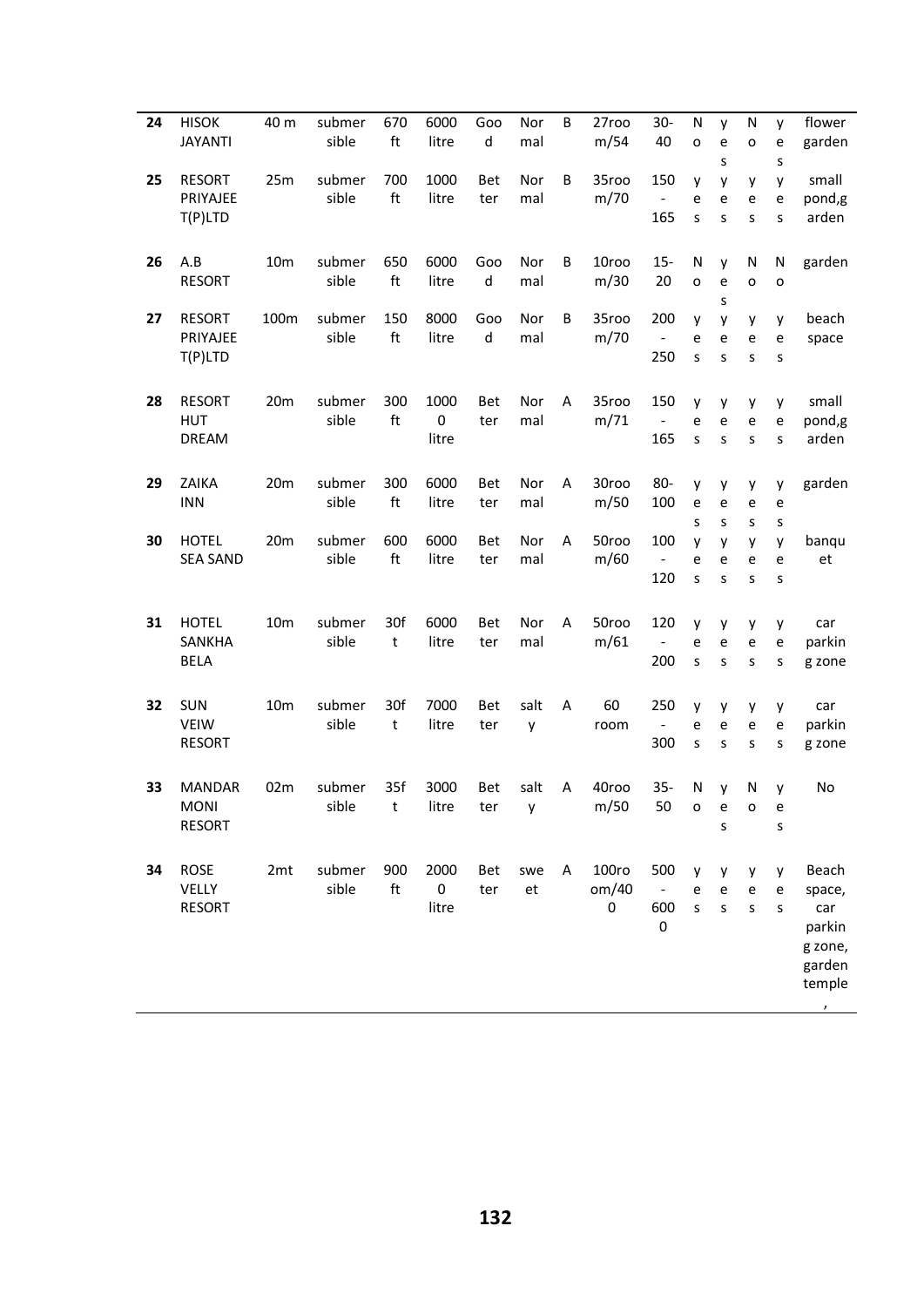### **Annexure 2: Household Perception Survey**

- Name of the surveyor: Date:
- Block: Village: Zip Code:

• Name of the respondent:

- Age of the respondent:
- Gender: 1 ()Male 2 () Female Respondent Details:
	- 1 ( )Interview is administered with the household head
	- 2 ( )Interview is administered with a close family member
- His or her relationship to household head:
- Do household members speak, understand and/or write a language other than Bengali?
	- 1. Yes (state which language) 2. No
- Why did you move here? (Tick as much as relevant) 1 ( ) Schooling of children
	-
	- 2 ( ) Look for work
	- 3 ( ) Start new job
	- 4 ( ) Escape drought/ famine
	- 5 ( ) Escape a family conflict
	- 6 ( ) Other (specify)
- Had any of your relatives/friends lived here before you came? 1. Yes 2. No
- Did they help you with your settlement? 1. Yes (state how) 2. No
- Was it easy to settle here or did you experience any difficulties when you came? Please explain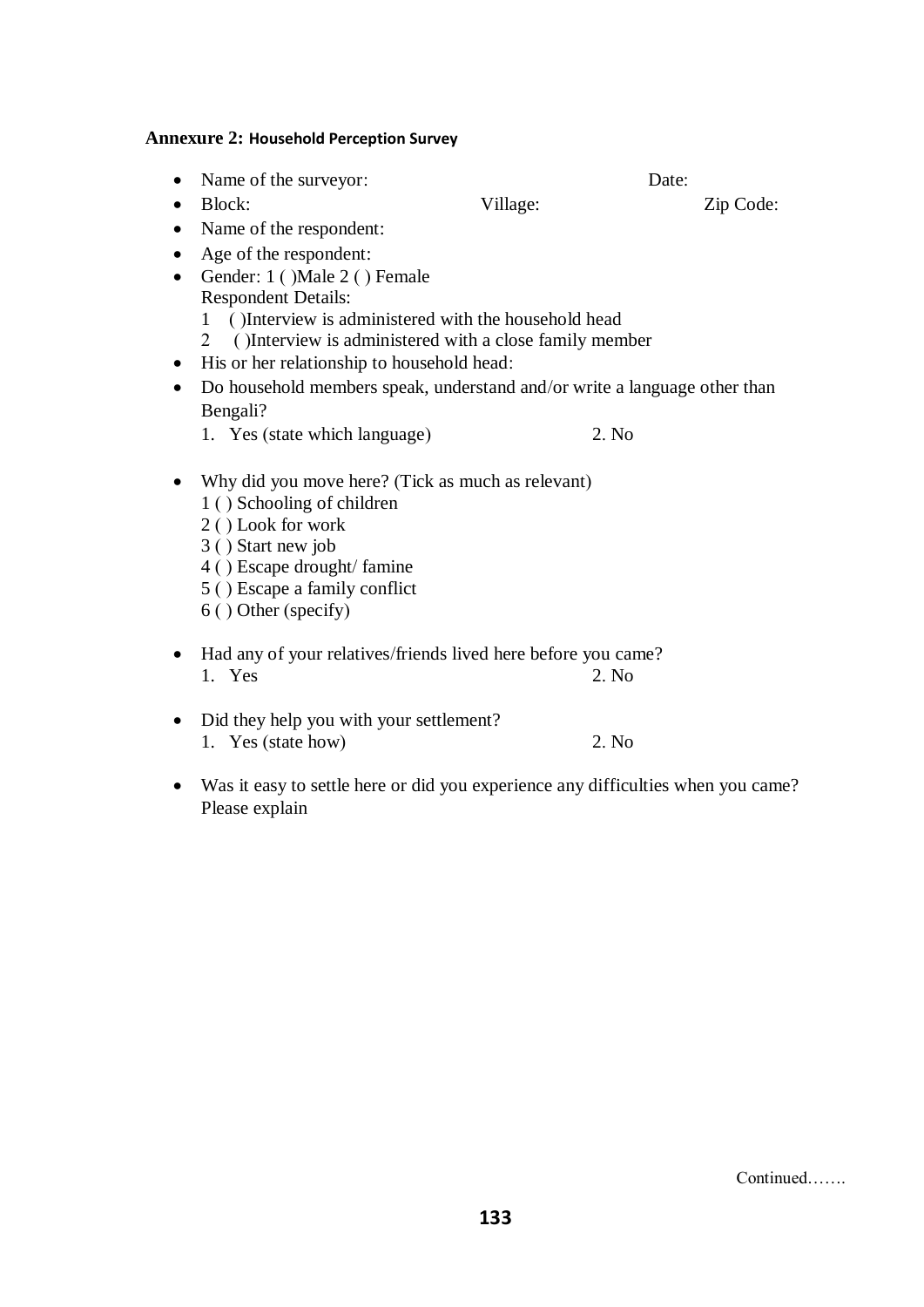| Member                  | Name | Gender    | Age | Relationship to Head | Marital       | Is the                             | What is the current/last school that         |
|-------------------------|------|-----------|-----|----------------------|---------------|------------------------------------|----------------------------------------------|
| no                      |      | 1. Female |     | 1. Household Head    | <b>Status</b> | $\mbox{family}$<br>$\mbox{member}$ | the family member is attending/has           |
|                         |      |           |     |                      | 1. Single     | literate or                        | graduated?                                   |
|                         |      | 2. Male   |     | 2. Wife/Husband      |               | illiterate?                        | 1. Below school age                          |
|                         |      |           |     |                      | 2. Married    | 1. Illiterate                      |                                              |
|                         |      |           |     | 3. Son               | 3. Divorced   |                                    | 2. Hasn't graduated from any                 |
|                         |      |           |     | 4. Daughter          |               | 2. Literate                        | institution                                  |
|                         |      |           |     |                      | 4. Widowed    |                                    | 3. Primary School Student                    |
|                         |      |           |     | 5. Son/daughter In-  |               |                                    |                                              |
|                         |      |           |     | Law                  | 5. Separated  |                                    | 4. Primary School graduate                   |
|                         |      |           |     | 6. Grandchild        | 999. I do not |                                    |                                              |
|                         |      |           |     |                      | know          |                                    | 5. Junior High school Student                |
|                         |      |           |     | 7. Parent            |               |                                    | 6. Junior high school graduate               |
|                         |      |           |     | 8. Brother/Sister    |               |                                    |                                              |
|                         |      |           |     |                      |               |                                    | 7. High School student                       |
|                         |      |           |     | 9. Grandparent       |               |                                    | 8. High School graduate                      |
|                         |      |           |     |                      |               |                                    |                                              |
|                         |      |           |     | 10. Others (Specify) |               |                                    | 9. Vocational School of Higher               |
|                         |      |           |     | 999. I do not know   |               |                                    | Education                                    |
|                         |      |           |     |                      |               |                                    | Student                                      |
|                         |      |           |     |                      |               |                                    |                                              |
|                         |      |           |     |                      |               |                                    | 10. Vocational School of Higher<br>Education |
|                         |      |           |     |                      |               |                                    |                                              |
|                         |      |           |     |                      |               |                                    | Graduate                                     |
|                         |      |           |     |                      |               |                                    | 11. University Student                       |
|                         |      |           |     |                      |               |                                    |                                              |
|                         |      |           |     |                      |               |                                    | 12. University Graduate                      |
|                         |      |           |     |                      |               |                                    |                                              |
|                         |      |           |     |                      |               |                                    | 13. Masters Student                          |
|                         |      |           |     |                      |               |                                    | 14. Masters Graduate                         |
|                         |      |           |     |                      |               |                                    |                                              |
|                         |      |           |     |                      |               |                                    | 15. Doctorate Student                        |
|                         |      |           |     |                      |               |                                    | 16. Doctorate Graduate                       |
|                         |      |           |     |                      |               |                                    |                                              |
|                         |      |           |     |                      |               |                                    | 999. I do not know                           |
| $\overline{1}$          |      |           |     |                      |               |                                    |                                              |
|                         |      |           |     |                      |               |                                    |                                              |
| $\mathbf{2}$            |      |           |     |                      |               |                                    |                                              |
| $\mathbf{3}$            |      |           |     |                      |               |                                    |                                              |
| $\overline{\mathbf{4}}$ |      |           |     |                      |               |                                    |                                              |
|                         |      |           |     |                      |               |                                    |                                              |
| $\overline{5}$          |      |           |     |                      |               |                                    |                                              |
| 6                       |      |           |     |                      |               |                                    |                                              |
|                         |      |           |     |                      |               |                                    |                                              |

#### Total number of household members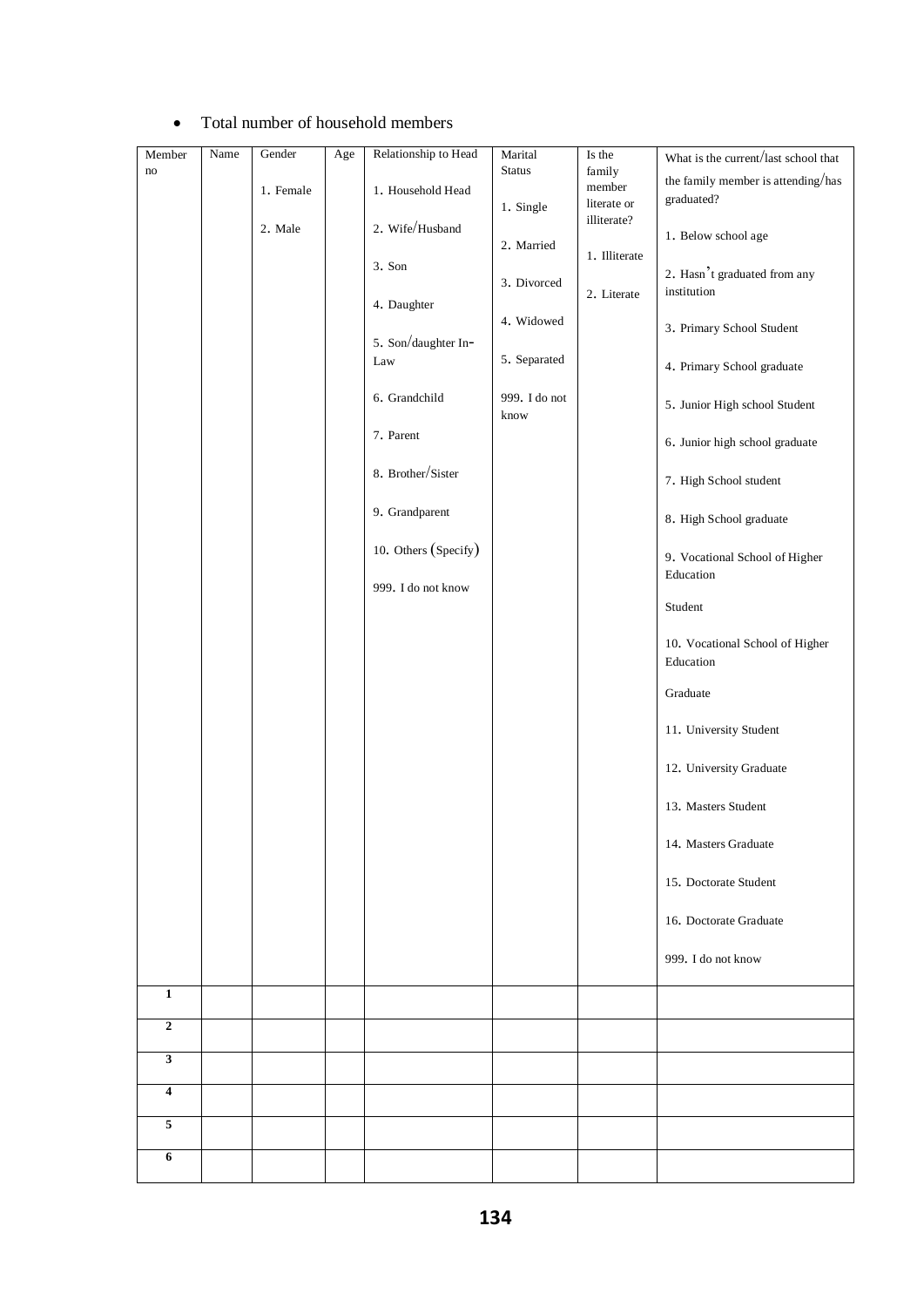| 10 |  |  |  |  |
|----|--|--|--|--|

### Livelihood Details of Household memners:

| Membe          | Has the   | If household   | What is/are the household | Who is s/he working        | Does s/he need to live    |
|----------------|-----------|----------------|---------------------------|----------------------------|---------------------------|
| $\mathbf r$    |           | member is      |                           | for?                       | outside the village to do |
|                | household | not working,   | members' occupations?     |                            | this job?                 |
| N <sub>o</sub> | member    | please         |                           |                            |                           |
|                |           |                |                           | 1. His/her own business    |                           |
|                | worked in |                | Farmer<br>1.              | (gets all                  | If yes please state how   |
|                |           | mention the    | 2.<br>Agricultural        |                            | many months a year, If    |
|                | an        | reason.        | Labourer                  |                            | no please enter zero.     |
|                |           |                | 3.<br>Fisherman           | or a share of the profits) |                           |
|                | occupatio | 1. Retired     | 4.<br>Fishing related     |                            |                           |
|                | n which   |                | workers                   | 2. Family business         | 999. I do not know        |
|                |           |                | 5.<br>Salt Manufacturer   |                            |                           |
|                | brings    | 2. Student     | Market Gardener<br>6.     | (Works with                |                           |
|                | income in |                | 7.<br>Tourism workers     |                            |                           |
|                |           | 3.             | 8.<br>Livestock breeder   | a wage)                    |                           |
|                | the       |                | Household<br>9.           |                            |                           |
|                |           | Housewife      | workers/craftsma          | 3. Family business         |                           |
|                | last 3    | (Only for      | $\mathbf n$               |                            |                           |
|                | months.   | female         | 10. Businessman           | (unpaid)                   |                           |
|                |           |                | Serviceman                |                            |                           |
|                |           | spouses)       | 11.                       | 3. Small enterprise (less  |                           |
|                | 1. Yes    |                | Social Worker<br>12.      |                            |                           |
|                |           | 4. Cannot      | 13.<br>Teacher            | than 10                    |                           |
|                | 2. No     | find a job     | 14. Doctor                |                            |                           |
|                |           |                | 15. Retired               | workers)                   |                           |
|                |           |                | 16. Other (please         |                            |                           |
|                | 999. I do | 5. Pregnant    | specify if                | 4. Medium or large         |                           |
|                | not know  |                | different than the        |                            |                           |
|                |           | 6. So ill that | above.                    | enterprise                 |                           |
|                |           |                | 998. Not applicable       |                            |                           |
|                |           | he/she         |                           | (More than 10 workers)     |                           |
|                |           | cannot work    |                           | <b>State</b>               |                           |
|                |           |                | 999. I do not know        |                            |                           |
|                |           | 7. Too old     |                           |                            |                           |
|                |           |                |                           | which industry (e.g.       |                           |
|                |           |                |                           | 4.marble                   |                           |
|                |           | 8. Too         |                           |                            |                           |
|                |           | young          |                           | factory)                   |                           |
|                |           |                |                           |                            |                           |
|                |           | 9.             |                           |                            |                           |
|                |           |                |                           | 5. Government              |                           |
|                |           | Handicappe     |                           |                            |                           |
|                |           | $\mathbf d$    |                           | 998. Not applicable        |                           |
|                |           |                |                           |                            |                           |
|                |           | 10. Looks      |                           |                            |                           |
|                |           | after house    |                           | 999. I do not know         |                           |
|                |           | works          |                           |                            |                           |
|                |           |                |                           |                            |                           |
|                |           |                |                           |                            |                           |
|                |           | 11. Not        |                           |                            |                           |
|                |           | allowed to     |                           |                            |                           |
|                |           | work (e.g.     |                           |                            |                           |
|                |           |                |                           |                            |                           |
|                |           | female         |                           |                            |                           |
|                |           | members)       |                           |                            |                           |
|                |           |                |                           |                            |                           |
|                |           |                |                           |                            |                           |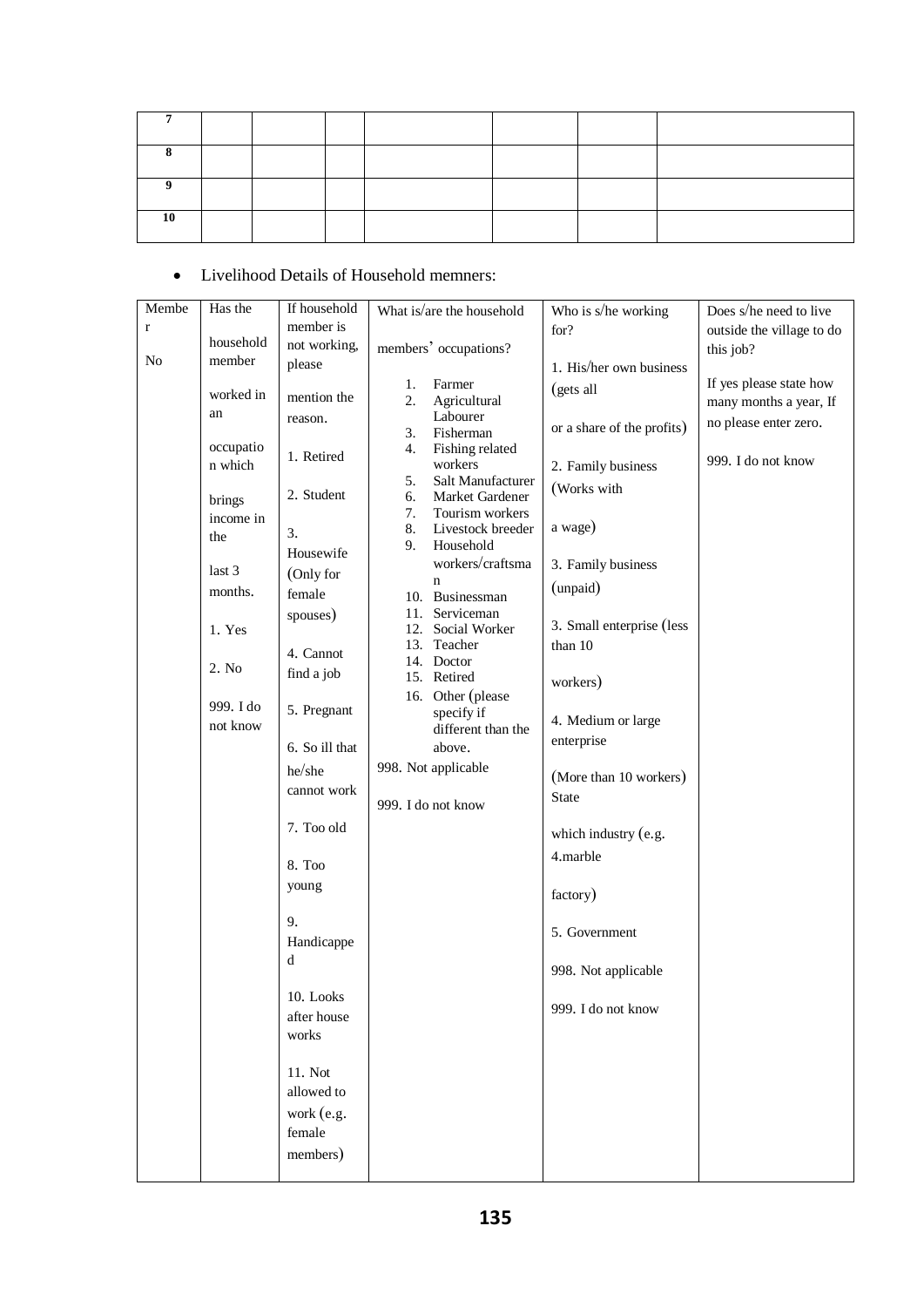|                  | 12. Other  |            |            |             |                          |             |                       |
|------------------|------------|------------|------------|-------------|--------------------------|-------------|-----------------------|
|                  | (please    |            |            |             |                          |             |                       |
|                  | specify)   |            |            |             |                          |             |                       |
|                  |            |            |            |             |                          |             |                       |
|                  | 998. Not   |            |            |             |                          |             |                       |
|                  | applicable |            |            |             |                          |             |                       |
|                  |            |            |            |             |                          |             |                       |
|                  |            | Primary    | Marginal   | Primary     | Marginal                 | Primary     | Marginal<br>occupatio |
|                  |            | occupation | occupation | occupatio   | occupatio<br>$\mathbf n$ | occupatio   | $\mathbf n$           |
|                  |            |            |            | $\mathbf n$ |                          | $\mathbf n$ |                       |
|                  |            |            |            |             |                          |             |                       |
| $\mathbf{1}$     |            |            |            |             |                          |             |                       |
| $\overline{2}$   |            |            |            |             |                          |             |                       |
| $\overline{3}$   |            |            |            |             |                          |             |                       |
|                  |            |            |            |             |                          |             |                       |
| $\overline{4}$   |            |            |            |             |                          |             |                       |
| 5                |            |            |            |             |                          |             |                       |
|                  |            |            |            |             |                          |             |                       |
| $\sqrt{6}$       |            |            |            |             |                          |             |                       |
| $\boldsymbol{7}$ |            |            |            |             |                          |             |                       |

What are the main income sources of your family?

(read all the options to the interviewee. 1 important, 2 less important, 3 least important, 0 none*)*

| Sources of Income                                               | Importance |
|-----------------------------------------------------------------|------------|
| 1.Wage/salary                                                   |            |
| 2.Farming                                                       |            |
| 3.Husbandry                                                     |            |
| 4. Fishing and fish products                                    |            |
| 5.Tourism                                                       |            |
| 6.Trading                                                       |            |
| 7. Rental income                                                |            |
| 8. Assisstance of relatives                                     |            |
| 9. Pensions                                                     |            |
|                                                                 |            |
| 11. Other governmental aids/assistance (i.e. unemployment wage) |            |
| 12. In kind aids from the government (coal etc)                 |            |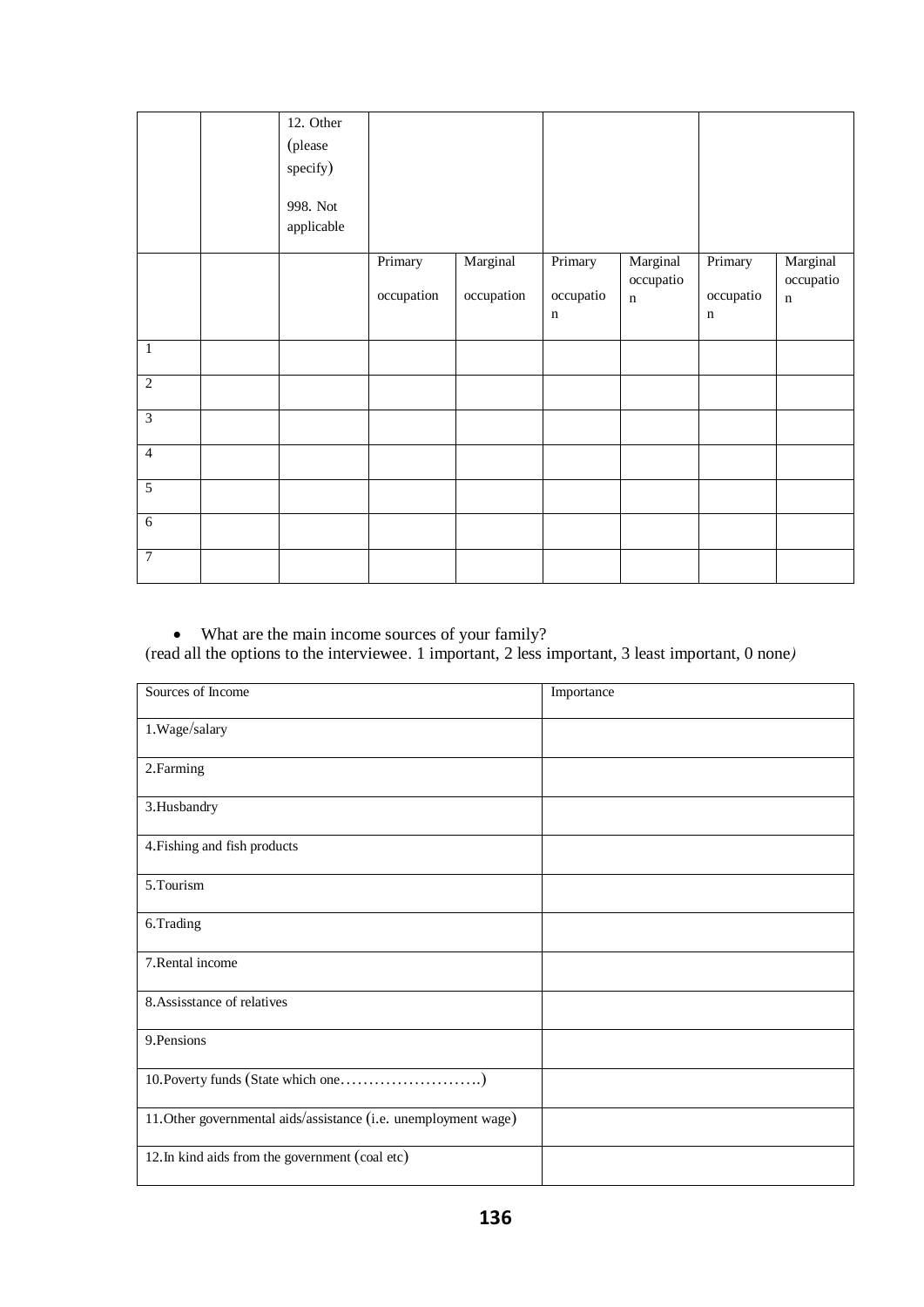| 13. Aids/assistance from NGOs |  |
|-------------------------------|--|
| 14. Allowances for elderly    |  |
| 15. Other (please specify)    |  |

- What is the average monthly income of the household? (Other than subsistence production)
- Are you engaged with any subsistence production? Please state the approximate equal value of your subsistence production (enter zero if not produced).

| Rice/ paddy farming                  |  |
|--------------------------------------|--|
| Fruits/vegetables etc.               |  |
| Egg, milk and milk products          |  |
| Meat                                 |  |
| Other (please specify)               |  |
| Total (to be filled by the surveyor) |  |

- How much do spend monthly for food/drinks?
- How much do spend monthly for clothing?
- How much do spend monthly for maintenance of house and farmland?
- How much do you spend monthly for electricity?
- How much your health expenditures cost annually?
- How much your children's (if exist) schooling expenditures cost annually?
- Other expenditure if any?
- How much do you save yearly?
- How do you invest your savings? (please tick as much as relevant)
	- 1 ( ) I buy foreign currency
	- 2 ( ) I buy gold
	- 3 ( ) I bank (with an interest rate)
	- 4 ( ) I buy immovable properties
	- 5 ( ) Others (please specify)
- Do you or a member of your household has any agricultural land or do farming? 1. Yes 2. No (Go to Section C)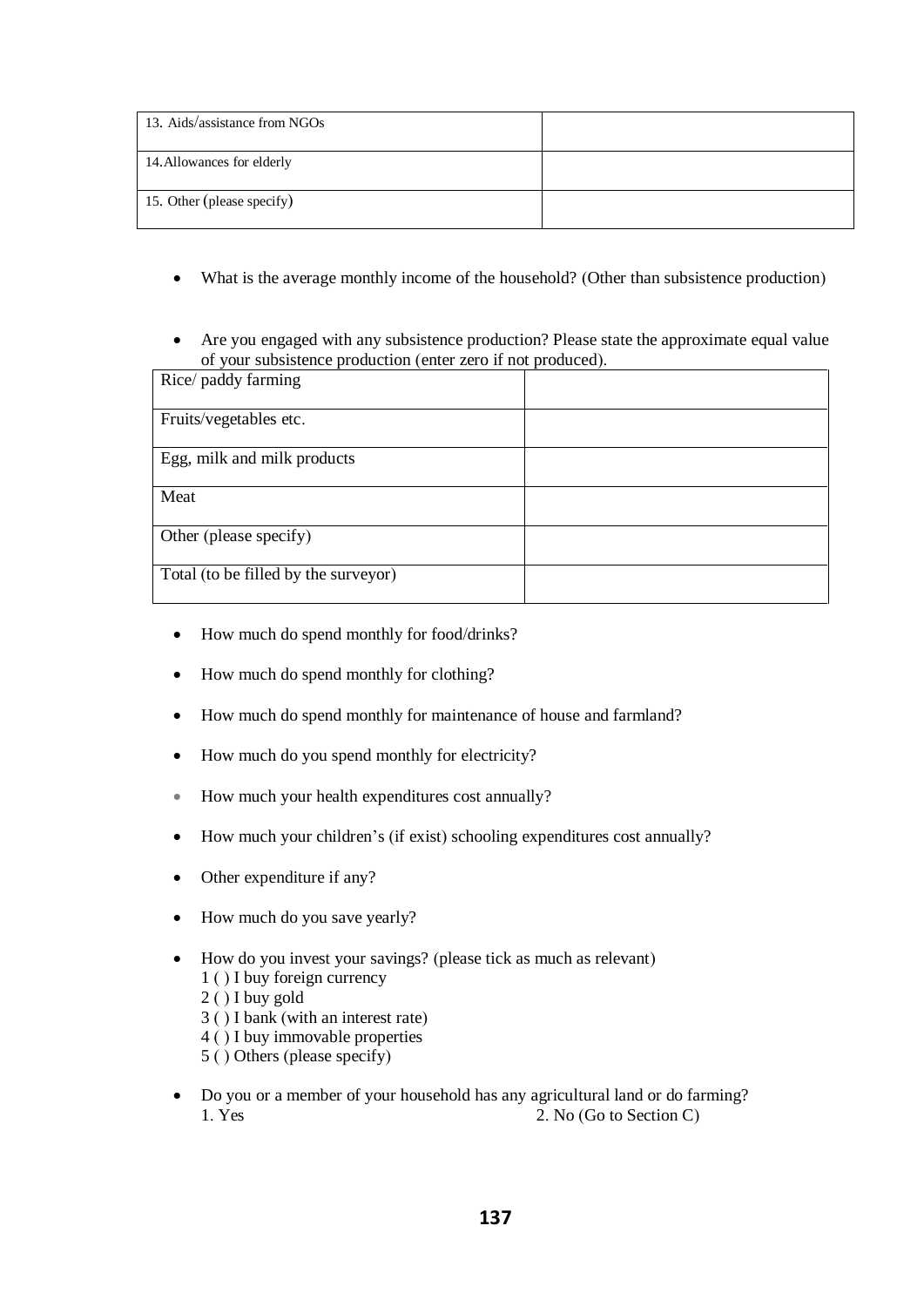• How many parcels do you own/cultivate and how large are they?

| Land No | 110 <sup>1</sup> manj parecis ao joa omn'ean-me and now naze are moj :<br>Ownership status                                                                                                                       | Is the land                                           | What do you                | Who cultivates the |
|---------|------------------------------------------------------------------------------------------------------------------------------------------------------------------------------------------------------------------|-------------------------------------------------------|----------------------------|--------------------|
|         | 1.own and cultivate<br>this land<br>2. own but don't<br>cultivate this land<br>3. rent this land<br>from someone else<br>4. I rent out this<br>land<br>5. I have a<br>shareholder<br>6. Other (please<br>specify | irrigated<br>1. Yes<br>2. No<br>999. I do not<br>know | cultivate on this<br>land? | land?              |
|         |                                                                                                                                                                                                                  |                                                       |                            |                    |
|         |                                                                                                                                                                                                                  |                                                       |                            |                    |
|         |                                                                                                                                                                                                                  |                                                       |                            |                    |
|         |                                                                                                                                                                                                                  |                                                       |                            |                    |
|         |                                                                                                                                                                                                                  |                                                       |                            |                    |

- How do you use the products?
	- 1. For subsistence
	- 2. Selling at internal markets
	- 3. Selling at external markets
	- 4. Other 999. I do not know
- What is the approximate value of the product?
- Will this land be acquired for the project?

1. Yes 2. No 999. I do not know If the answer is no, go to the next question

- Have the negotiations started/completed?
	- 1. Not started
	- 2. In progress
	- 3. Completed
	- 4. I do not know
- Do/did you prefer in kind or cash compensation for your land? 1. In kind (land to land)
	- 2. Cash
	-
	- 3. I do not know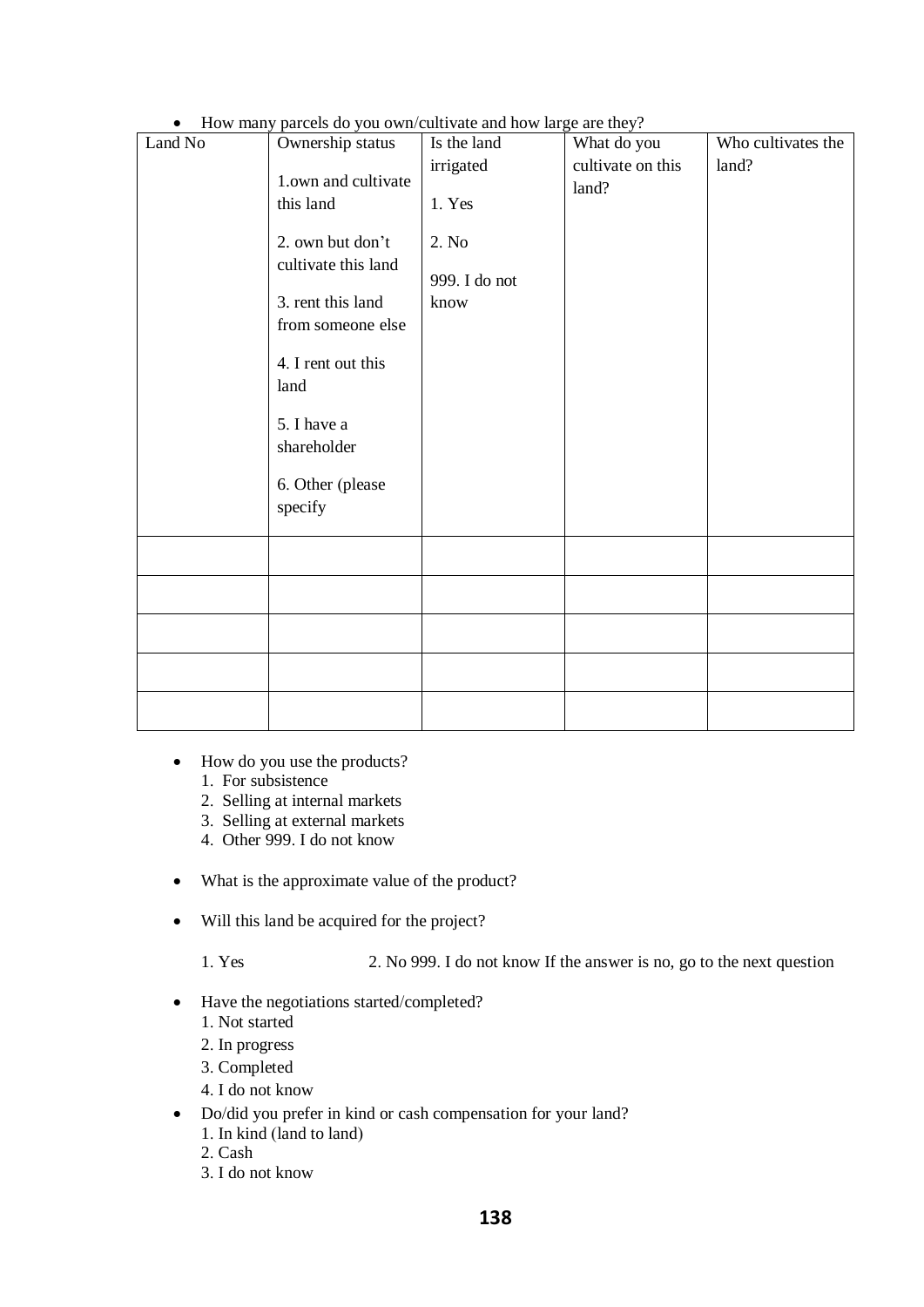- With the compensation you get, are you able to buy a parcel of similar/better size and Quality?
	- 1. Yes, I can buy a land which is better quality and/or bigger in size
	- 2. Yes, I can buy a land of similar size and quality
	- 3. No I cannot buy a similar/better land
	- 4. I do not know
	- 5. Not applicable (the negotiations haven't completed)
- How do you plan to use your money?
- Did/do you have any grievances about the land acquisition? If so, have you communicated this to the company? How is this dealt with?
- Do women in your family own/inherit land? 1. If, yes, can they sell land, can they decide how to use it? 2. If no, do they interfere with the decisions regarding the usage of lands? If so, how?
- What happened to the agricultural production in the last 5 years? 1. Increased
	- 2. Decreased
	- 3. Did not change
- Why did the agricultural production increase? (please tick as much as relevant) 1 ( )the quality of seeds got better
	- 2 ( )Usage of chemical fertilizers and pesticides have increased
	- 3 ( )Usage of organic fertilizers have increased
	- 4 ( )Irrigation has improved
	- 5 ( )I bought agricultural vehicles
	- 6 ( )Other, please specify
- Why did the agricultural production decrease? (please tick as much as relevant) 1 ( )Erosion
	- 2 ( )Lack of agricultural vehicles
	- 3 ( )Not using enough fertilizer/pesticide
	- 4 ( )Lack of labour
	- 5 ( )Low product prices
	- 6 ( )Other, please specify
- What is your ownership status of your house? Owned/rented
- What is the main building material? (The surveyor should make observation and confirm it with the interviewee - tick only one)
	- 1( ) Brick
	- 2( )Concrete
	- 3( )Wooden
	- 4( )Stone
	- 5 ( )Soil
	- 6 ( )Other (specify)
- How many rooms are there in your house (including the living room)?
- What is the domestic water source in your house?